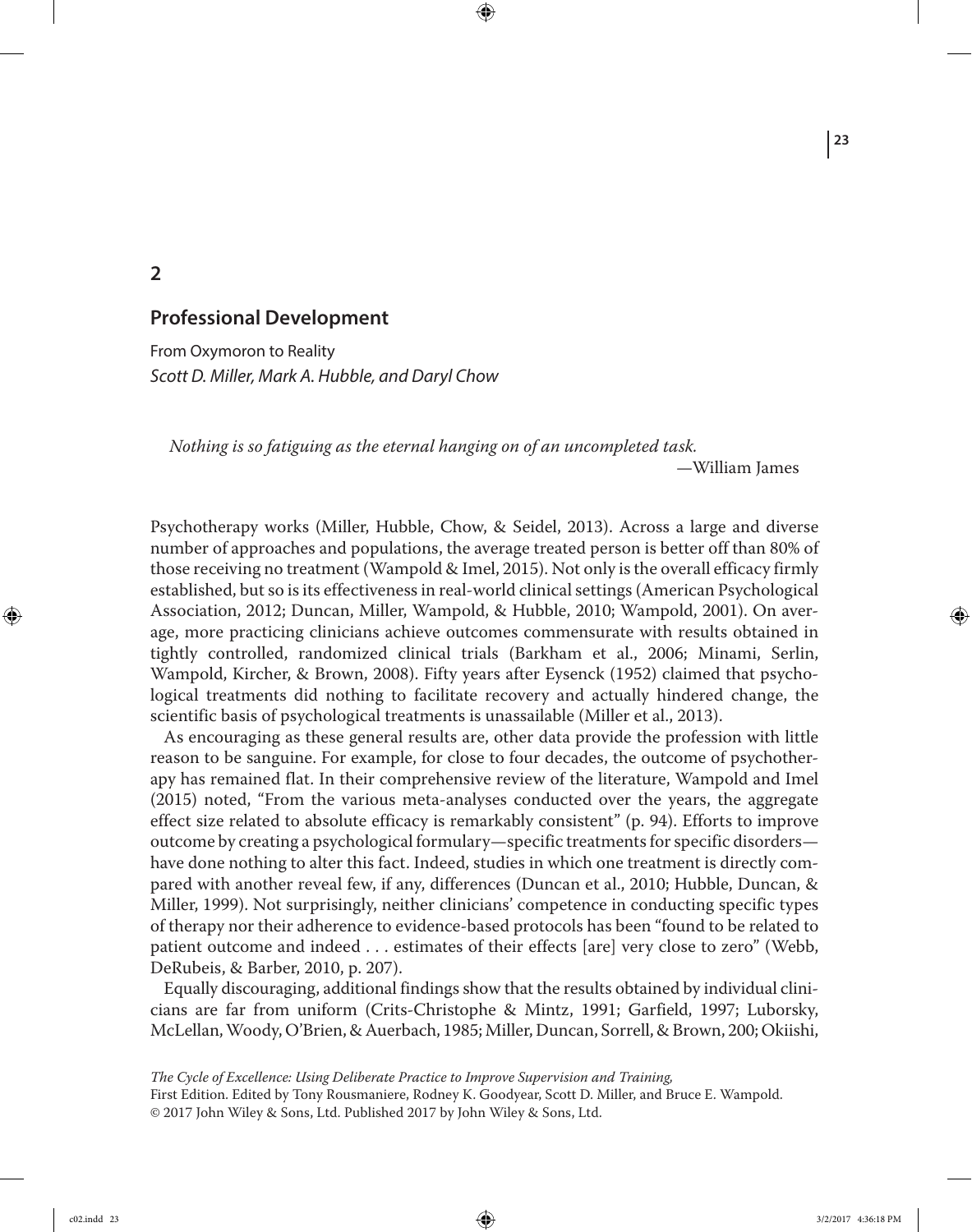Lambert, Egget, & Vermeersch, 2003). Simply put, some therapists are more (or less) helpful than others (Miller, Hubble, & Duncan, 2007). Moreover, instead of improving with experience, the effectiveness of the average practitioner plateaus early on and slowly deteriorates (Miller & Hubble, 2011). To illustrate, in the largest study of its kind, Goldberg, Rousmaniere, and colleagues (2016) documented an erosion in performance in a sample of 170 therapists working with more than 6,500 clients, tracked over a 5-year period. This decline was unrelated to initial client severity, number of sessions, early termination, caseload size, or various therapist factors (e.g., age, years of experience, theoretical orientation).

 $\bigcirc$ 

What does reliably improve is therapists' confidence in their abilities (Miller et al., 2007). Studies show that the least effective believe they are as good as the most effective and that average clinicians overestimate their outcomes on the order of 65% (Chow, 2014; Hiatt & Hargrave, 1995; Walfish, McAlister, O'Donnell, & Lambert, 2012). Ironically, it is as if practitioners have taken the advice of famed French psychiatrist Coué who, more than 100 years ago, instructed his patients to tell themselves repeatedly, morning and evening, "Every day, in every way, I'm getting better and better" (Clement, 1994).

Whatever outcome research shows, clearly therapists want to develop professionally. A large, 20‐year, multinational investigation of 11,000 clinicians, conducted by researchers Orlinsky and Rønnestad together with members of the Society for Psychotherapy Research, confirms this deeply held desire (Orlinksy & Rønnestad, 2005; Rønnestad & Orlinsky, 2005). This same research revealed that improving clinicians' skills, deepening their understanding of therapeutic process, and overcoming past limitations are key to sustaining morale, reducing burnout, and maintaining enthusiasm for clinical work (Miller & Hubble, 2015). With respect to professional development, then, it is not a matter of a therapist's will; it is a matter of *way*.

Clinicians invest a great deal of time, energy, and money in professional growth. They undergo personal therapy, receive ongoing postgraduate supervision, and attend continuing education (CE) events (Rønnestad & Orlinsky, 2005). Nevertheless, one searches in vain for any evidence that such efforts help therapists accomplish their goal.

Taking each in order, although nearly 80% of practitioners cite a personal therapy as key to becoming a better therapist—second only to supervision (Orlinksy & Rønnestad, 2005) the findings are at best "mixed and inconclusive" (Malikiosi‐Loizos, 2013, p. 43; Geller, Norcross, & Orlinksy, 2005). Supervision fares no better. After reviewing a century of the literature and research on the practice, Watkins (2011) concluded, "We do not seem any more able to say now (as opposed to 30 years ago) that psychotherapy supervision contributes to patient outcome" (p. 235). More recently, Rousmaniere, Swift, Babins‐Wagner, Whipple, and Berzins (2016) examined the impact of supervision on outcomes using hierarchical linear modeling (clients nested within therapists and therapists nested within supervisor). Data were gathered for more than 5 years on 23 supervisors working in a realworld setting. Supervision was not found to be a significant contributor to client outcome. Neither did the supervisors' experience level, profession (social work versus psychology), or qualifications predict differences between supervisors in client outcomes.

Finally, with regard to CE, although clinicians report being satisfied and believing these kinds of experiences lead to more effective and ethical practice, no proof of knowledge acquisition or growing clinical competency exists. In truth, although continuing education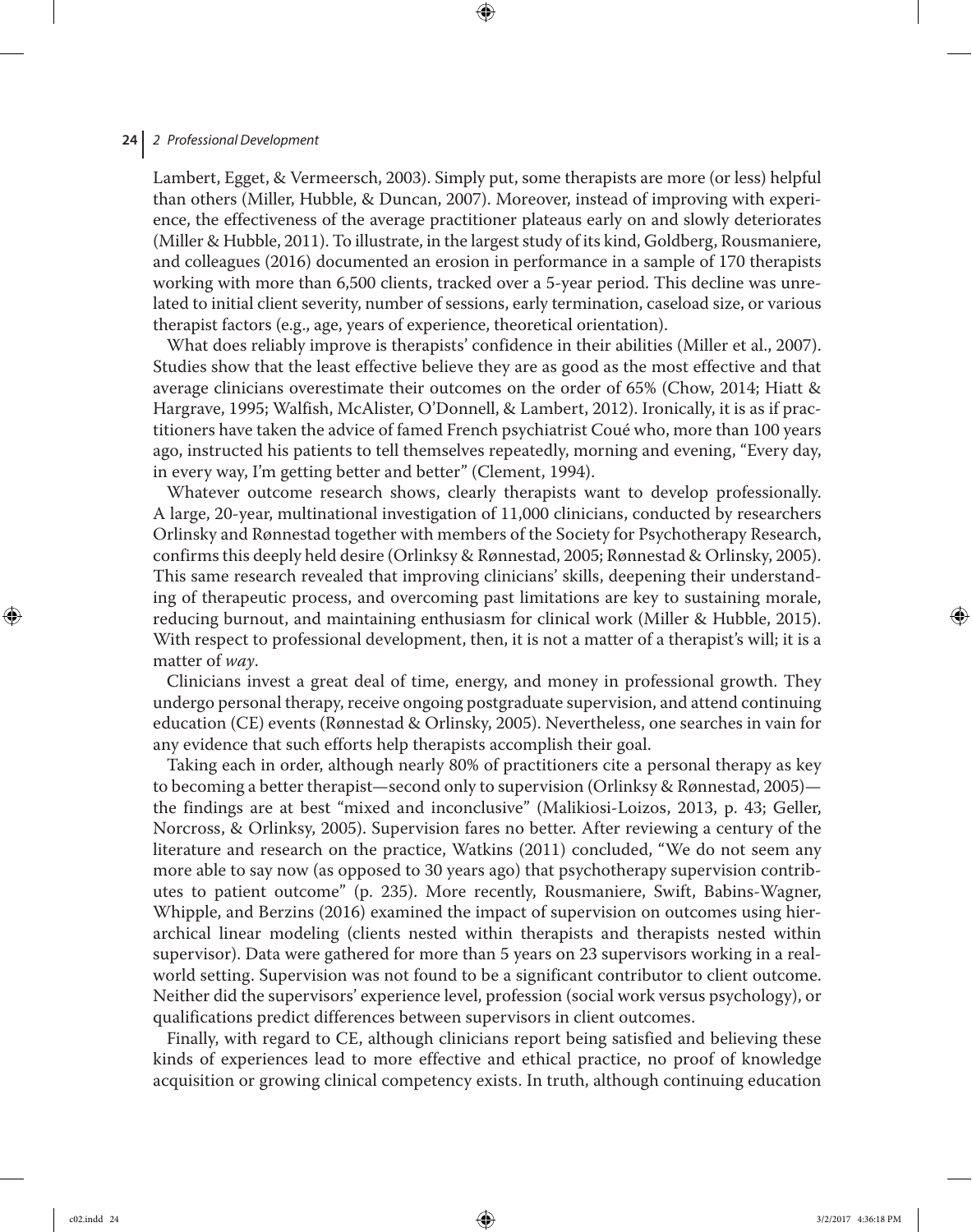### *Learning from Experts* **25**

is mandated by licensing and regulatory bodies worldwide, any connection between the quality and outcome of professional services and participation in CE has yet to be established (Neimeyer, Taylor, & Wear, 2009).

 $\bigcirc$ 

The question naturally arises: Where can a clinician go for instruction and guidance about becoming more effective? As seen, the field's traditions and methods have rendered "professional development" an oxymoron. Fortunately, research outside the field provides direction for making the growth clinicians seek a reality. These findings, drawn from the study of expertise, are less concerned with the particulars of a given performance domain than with how mastery of any human endeavor is achieved (Colvin, 2008; Ericsson, 2009; Ericsson, Charness, Feltovich, & Hoffman, 2006).

# **Learning from Experts**

Few if any of the people around you are truly great at what they do ... . Why—exactly why—aren't they?

*—Geoff Colvin (2008)*

In 1993, researchers Ericsson, Krampe, and Tesch‐Romer published the results of a groundbreaking study on the acquisition of expert performance. "The search for stable heritable characteristics that could predict or at least account for the superior performance of eminent individuals has been surprisingly unsuccessful," they observed (p. 365). "Neither," they continued, is "the maximal level of performance . . . in a given domain . . . attained automatically as a function of experience" (p. 366). In sum, expertise is not inherited nor does it directly follow from mere time spent in a given field or profession. Instead, top performers are made, a result of their "life‐long . . . *deliberate* effort to improve" (p. 400, emphasis added).

Using violinists as the subjects for study, Ericsson and colleagues (1993) found that the best worked harder and smarter at improving their craft than the less capable players. Specifically, those at the top spent significantly more time—three times as much—than those at the bottom engaged in solitary activities specifically designed to better their performance. The best were more dedicated in every way. They devoted less time to leisure and more time to music-related activities. Additionally, they knew when they were slacking off, unlike the other subjects in the study who tended to underestimate time spent in recreation and relaxation.

Since the publication of this initial research, similar results have been found in sports, chess, business, computer programming, teaching, medicine, and surgery (Charness, Tuffiash, Krampe, Reingold, & Vasyukova, 2005; Duckworth, Kirby, Tsukayama, Berstein, & Ericsson, 2011; Ericsson et al., 1993; Keith & Ericsson, 2007; Krampe & Ericsson, 1996; Starkes, Deakin, Allard, Hodges, & Hayes, 1996). Ericsson et al. (1993) introduced the term *deliberate practice* (DP) to refer to the universal process associated with the development and maintenance of expertise across a variety of pursuits.

As the name implies, DP is purposeful and cognitively demanding, going beyond the execution of skills associated with routine work. The key attribute of DP is to "seek out challenges that go beyond their current level of reliable achievement—ideally in a safe and

⊕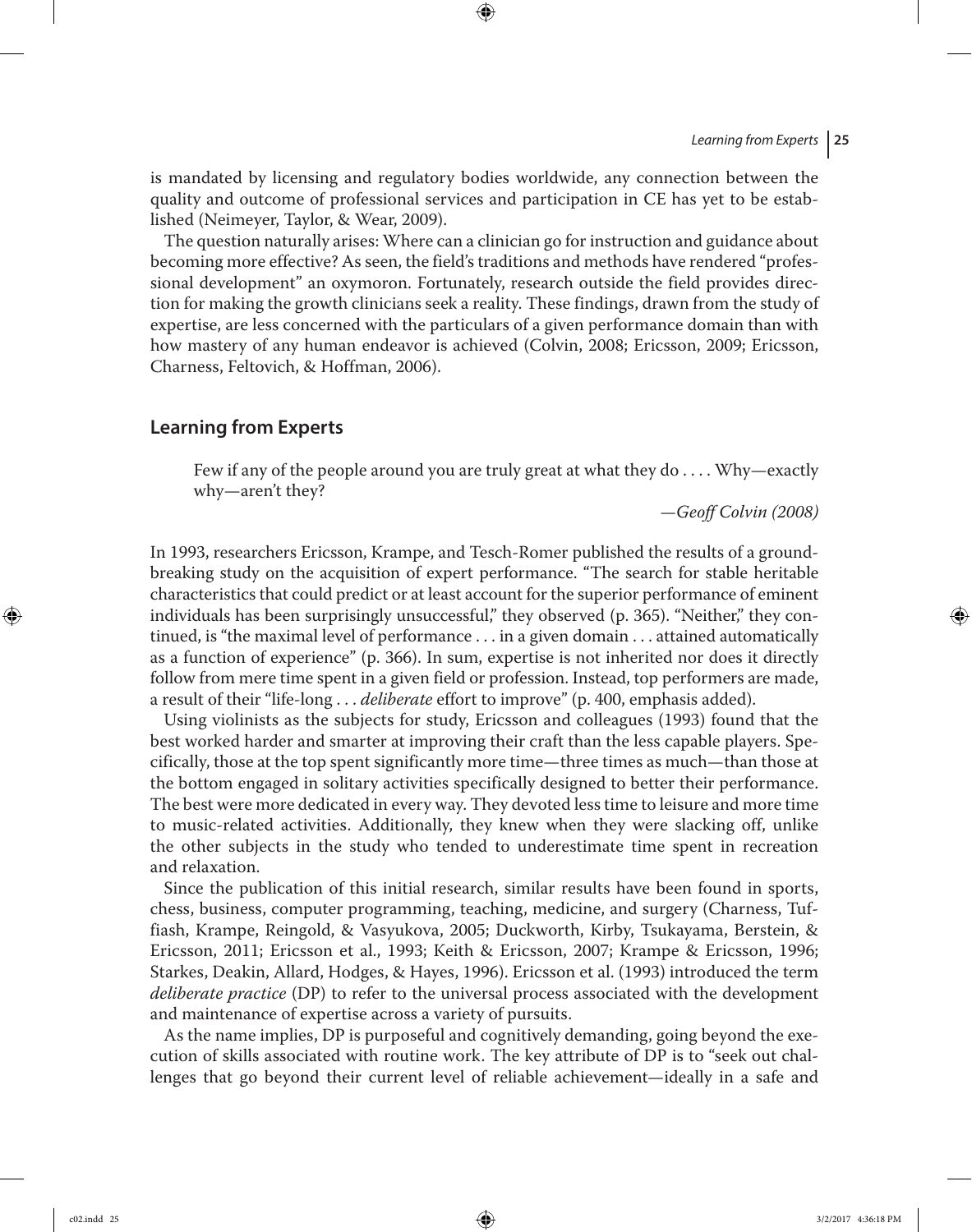optimal learning context that allows immediate feedback and gradual refinement by repetition" (Ericsson, 2009, p. 425). The process, as Ericsson et al. (1993) defined it, involves regular engagement in a set of tasks "rated high on relevance for performance, high on effort, and comparatively low on inherent enjoyment" (p. 373).

 $\bigoplus$ 

With regard to the specific nature of the activities, the deliberate practice framework contains four key elements:

- 1. A focused and systematic effort to improve performance pursued over an extended period
- 2. Involvement of and guidance from a coach/teacher/mentor
- 3. Immediate, ongoing feedback
- 4. Successive refinement and repetition via solo practice outside of performance (see Figure 2.1; Ericsson et al., 1993; Ericsson & Charness, 1994; Ericsson & Lehmann, 1996)

According to Ericsson (2006), the notion that superior performance required at least "10,000 hours" of practice—popularized in Malcolm Gladwell's book *Outliers* (2008)—is but a rough estimate.

Expert performance is believed to be mediated by "complex integrated systems of representations for the planning, analysis, execution, and monitoring of performance" (Ericsson, 2006, p. 698)—a mental map also called "domain‐specific" knowledge (Ericsson & Staszewski, 1989). Bearing this in mind, engagement in DP is transformational. In pushing performers beyond their current abilities, DP gradually changes the physiologic and cognitive structures mediating performance (Ericsson, 1996, 2004). The data further suggest that the best purposefully and continuously work at acquiring higher levels of control over what they do (Ericsson, Nandagopal, & Roring, 2009). In the study of chess players, for example, improvements in performance have been found to follow an individual's development of more complex and selective mental representations of the game. In short, the best players approach the board



**Figure 2.1** Four primary components of deliberate practice framework.

⊕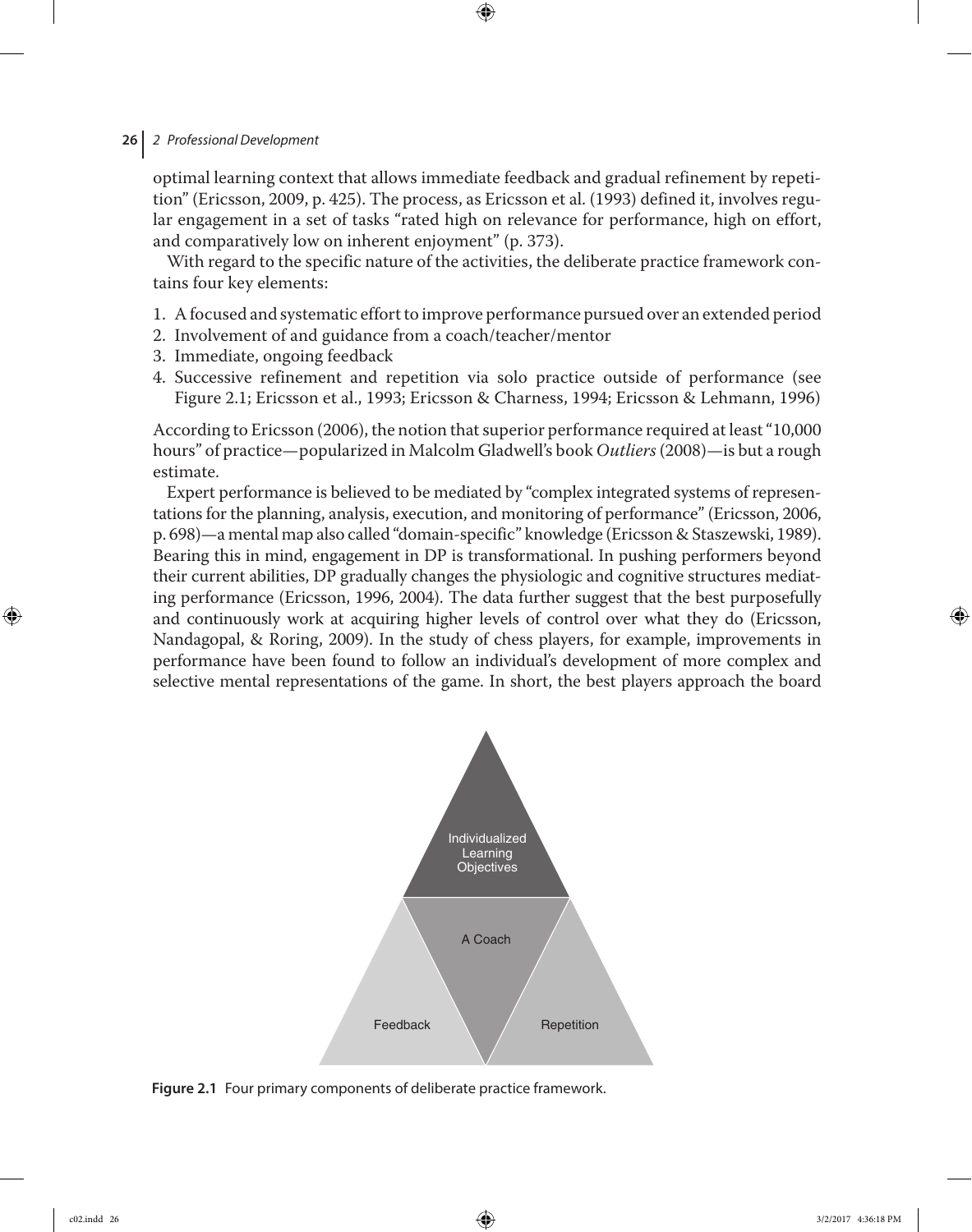### *Learning from Experts* **27**



 $\bigoplus$ 

**Figure 2.2** Three components of domain‐specific knowledge.

very differently from novice players. Having developed higher‐order units, or "chunks," for conceiving, understanding, and organizing their actions, chess masters store and retrieve relevant information with greater ease, speed, and effect (Feltovich, Prietula, & Ericsson, 2006).

Domain‐specific knowledge can be further understood and elaborated as being comprised of three interacting components. (See Figure 2.2.) The first, *content knowledge*, is the body of understandings comprising a particular field or performance domain. In fencing, for example, a riposte is defined as a quick return thrust following an opponent's parry. Such information is customarily conveyed in books, instructional media, and classrooms. If content knowledge is about the "what," *process* is the "how." Recognizing and describing a riposte is not the same as being able to execute the move. Finally, *conditional knowledge* involves knowing the right or opportune moment to apply "what" one knows "how" to do. By engaging in DP, performers are continuously pushing themselves to expand and refine the three types of knowledge with the goal of achieving a higher level of functioning.

In any given realm or field, no single activity, if practiced by all, invariably leads to expertise (Ericsson et al., 1993). What works for one will not necessarily work for another. For DP to be effective, it must be highly individualized, targeting personal objectives that lie just beyond an individual's current level of proficiency.

Successful DP also includes a continuous and conscious effort on the part of performers to monitor what they do. Specific attention is directed toward identifying errors and then taking steps to reduce those errors during their next round of DP (Ericsson, 1996, 2006). Top‐performing stand‐up comedians provide an excellent example of this "error‐centric" approach (Coyle, 2008). Average comedians focus on telling jokes. In contrast, headliners are not invested in any particular gag or routine. Their purpose is to entertain. To that end, they watch, observe, and listen to the audience, using audience reactions to rework, change, and nuance their material until it elicits what they are there to evoke, laughter.

Although some performers reach a plateau and disengage from deliberate practice, evidence suggests the best purposefully work to counteract *automaticity* so as to acquire

⊕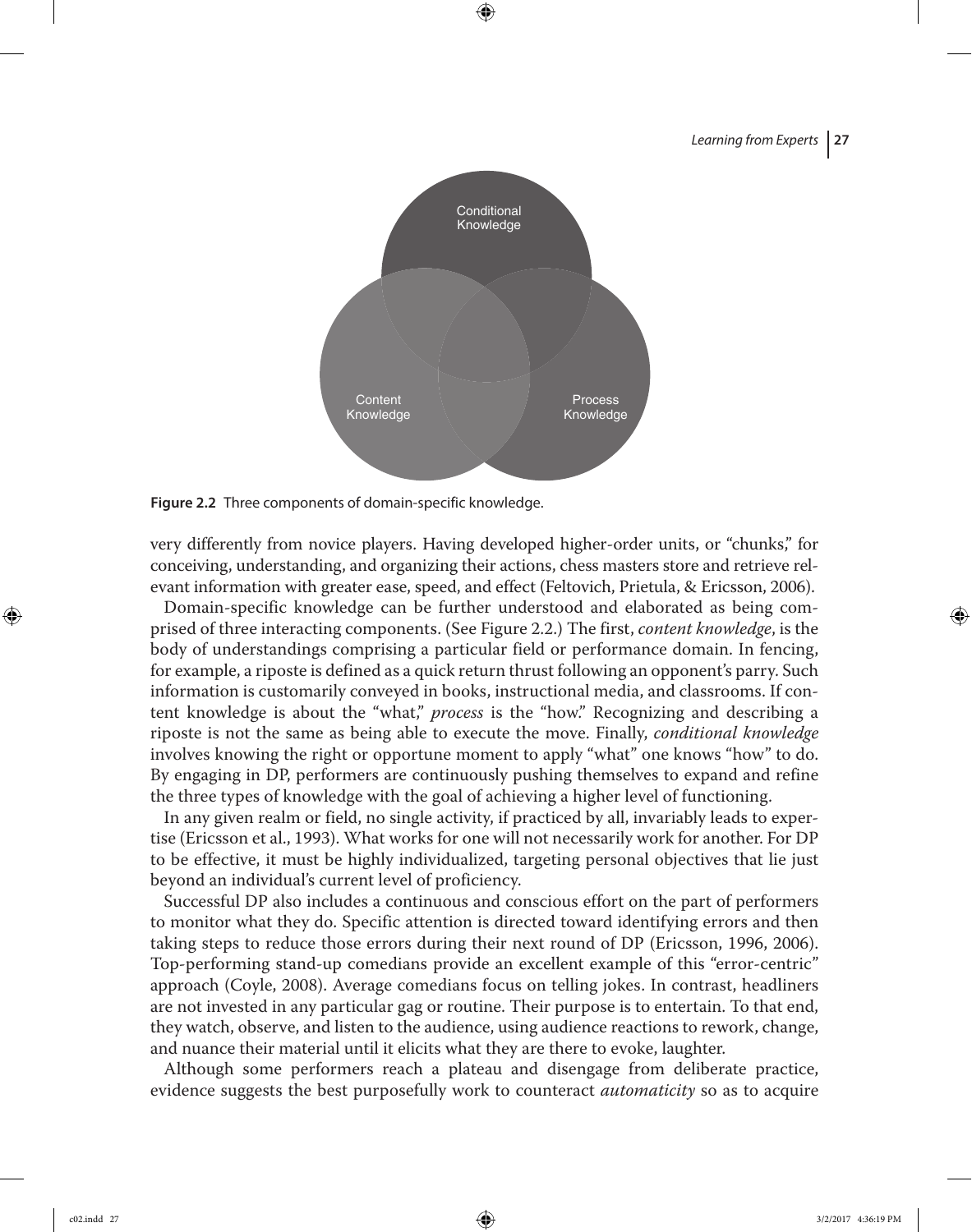

 $\bigoplus$ 

**Figure 2.3** Cycle of overcoming automaticity.

higher levels of control over their performance (Ericsson, 2009). Through ongoing, deliberate reflection, superior performers consciously synthesize their knowledge and skills, ultimately enabling them to perform a particular task more efficiently and effectively (Feltovich et al., 2006). The cycle of making conscious what is unconscious and of making unconscious what is conscious is vital not only for the acquisition of superior performance but also for skill maintenance (see Figure 2.3; Ericsson et al., 2009; Krampe & Ericsson, 1996).

Although it may seem self‐evident, what is practiced must lead to the acquisition of knowledge or skills causally related to a better outcome. As a case in point, consider the practice of astrology. Someone interested in interpreting the movements and positions of celestial objects for the purpose of divination could use and apply the principles of DP. Indeed, much has been written by scholars of the "esoteric arts" on the importance of practice (cf. Edmundson, 2004). In time, mastery of the extensive and complex knowledge base associated with this endeavor would result (Garner, 2010). Despite the effort expended and the confidence felt, however, one would be no better at predicting the future than anyone else.

Finally, DP requires a supportive social context—a frequently invisible, interlocking network of people, places, resources, and circumstances. Miller and Hubble (2011) termed this social scaffolding the "culture of excellence." DP is hard work. As Ericsson (1993) observed, "Unlike play, [it] is not inherently motivating; and unlike work, it does not lead to immediate social and monetary rewards . . . . . and [actually] generates costs" (p. 386). Not surprisingly, without strong, consistent validation, encouragement, and sponsorship (e.g., financial backing), top performance remains out of reach for all but a few.

### **Application of Deliberate Practice in Psychotherapy**

To practice isn't to declare that I am bad. To practice is to declare that I can be better. *—Dan Heath (2012)*

It is important to note that clinical practice and deliberate practice are not one and the same. Although necessary, clinical practice is insufficient for developing and refining the skills

⊕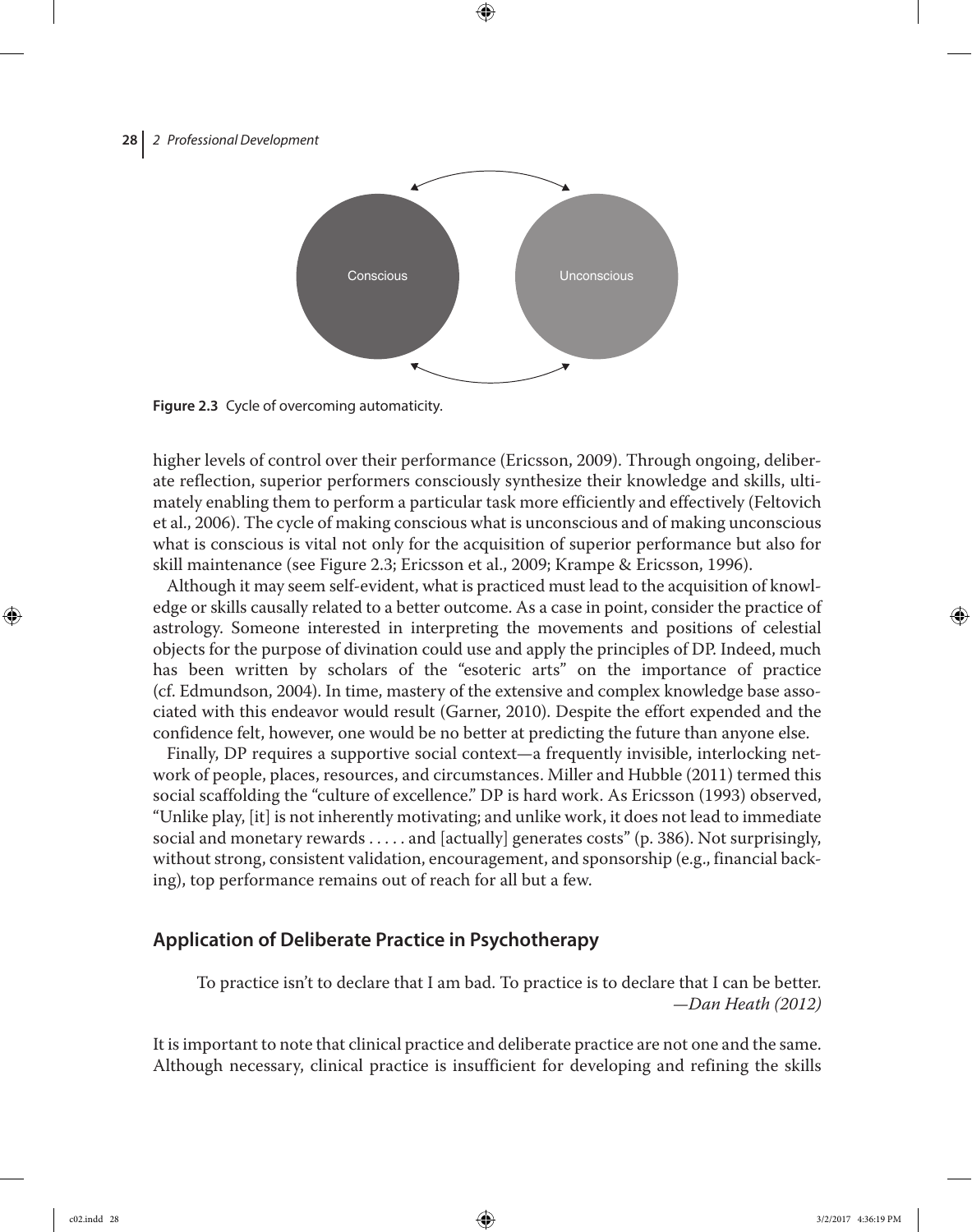### *Application of Deliberate Practice in Psychotherapy* **29**

associated with superior performance. Clinical practice is an "output"—the result of efforts to be helpful. Deliberate practice, in contrast, is an "input" aimed at improving skills. The returns are often not immediate, and rarely monetarily rewarding, but nonetheless they improve the quality of a practitioner's clinical work.

 $\bigoplus$ 

In 2015, Chow and associates published the first study on the impact of deliberate practice on therapist development. The research examined the relationship between outcome and a variety of practitioner variables, including demographics, work practices, participation in professional development activities, beliefs regarding learning and growth as a therapist, and personal appraisals of therapeutic effectiveness. As in previous studies, gender, qualifications, professional discipline, years of experience, time spent conducting therapy, and clinician self‐assessment of effectiveness were not related to outcome (Anderson, Ogles, Patterson, Lambert, & Vermeersch, 2009; Malouff, 2012; Walfish, McAlister, O'Donnell, & Lambert, 2012;Wampold & Brown, 2005). Consistent with findings reported in the expert performance literature, the amount of time therapists spent in activities intended to improve their ability was a significant predictor.

The cumulative impact deliberate practice exerted on clinician effectiveness can be seen in Figure 2.4. In the first 8 years of their professional work, the top quartile of practitioners spent, on average, nearly 2.8 times more time engaged in deliberate practice than those in the bottom three.





⊕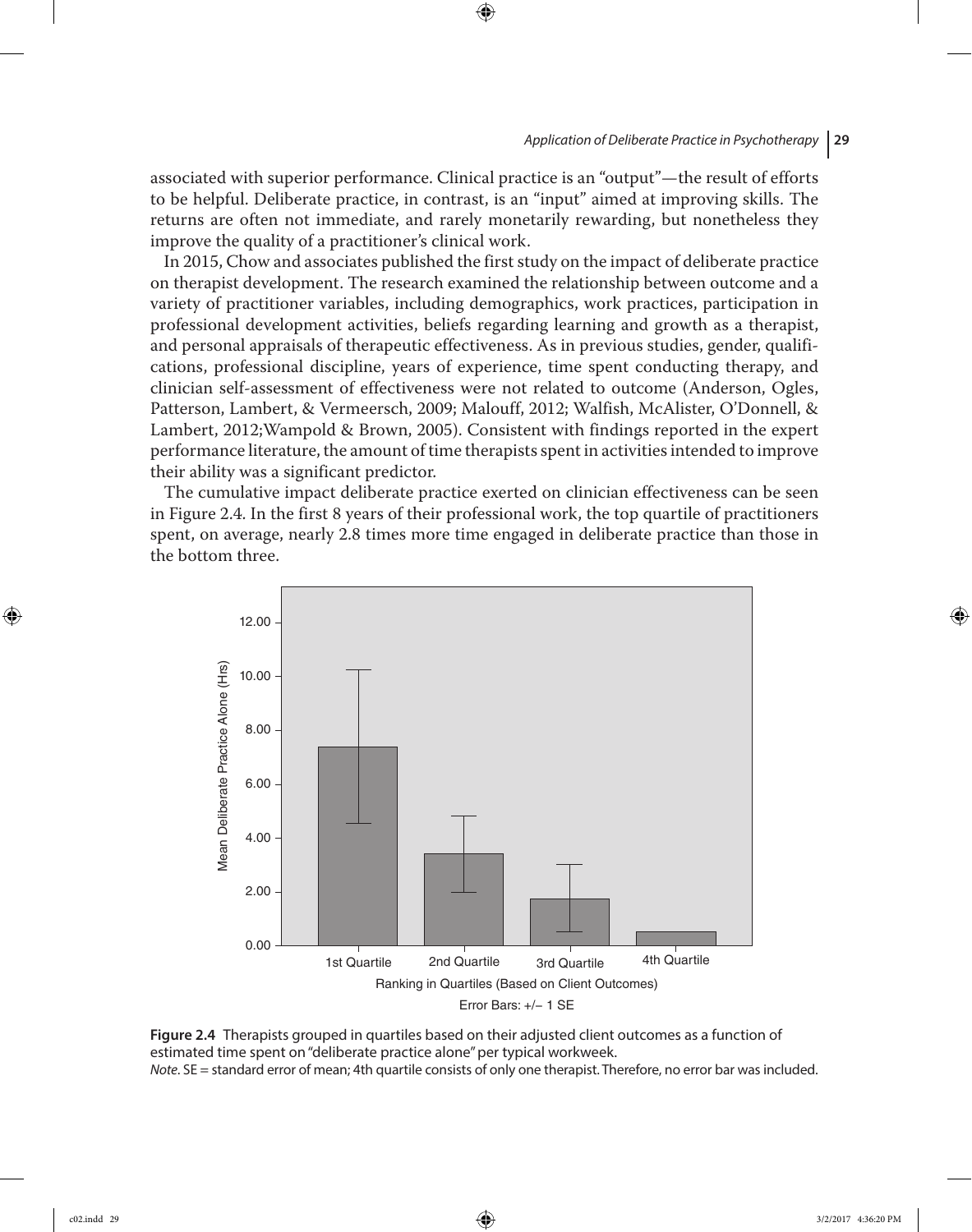Chow et al.'s (2015) study further examined what therapists actually do when they engage in deliberate practice. Informed by prior research on expertise, the investigators designed a survey assessing the type of activities study subjects pursued, the amount of time spent in each, the perceived relevance to skill improvement, and the cognitive effort required to complete them (Chow & Miller, 2012). Consistent with the results reported by Ericsson et al. (1993) in their investigation of violinists, Chow and colleagues (2015) found that no one activity reliably produced better outcomes. In point of fact, what needs to be practiced will vary from one person to the next depending on where the individual "starts" and whatever is instrumental in either impeding or improving his or her specific performance.

 $\bigcirc$ 

Miller et al. (2007) identified three steps for constructing an individualized professional development plan. Working in tandem to create a "cycle of excellence," they include: (a) determining a baseline level of effectiveness; (b) obtaining systematic, ongoing, formal feedback; and (c) repeatedly engaging in activities specifically designed to refine and improve performance. Together, the steps integrate Ericsson's work with very recent innovations in psychotherapy outcome research that, when implemented, enable practitioners to achieve real gains in their effectiveness. Each step is discussed in turn.

#### **Step 1: Determining a Baseline Level of Effectiveness**

Improving performance and growing as a therapist begin with determining one's current level of effectiveness. It stands to reason. If one calls for directions to a particular destination, the first question likely to be heard is "Where are you *now*?" In truth, most practitioners have no hard data about how they are performing—their success rates (Boswell, Kraus, Miller, & Lambert, 2013). Not knowing where they are, they have no reference point for charting a course of professional development. As noted, therapists' personal appraisals are grossly inaccurate. They believe themselves to be more effective than they are, chronically underestimate the number of clients who deteriorate while in their care, and think they are improving when they are not (Chow et al., 2015; Miller et al., 2007; Walfish et al., 2012). More, such bias is not self‐correcting, despite time and experience. Taking all these findings into consideration, it is easy to understand why professional development has remained so elusive (Hannan et al., 2005; Kahneman, 2011; Kruger, 1999).

Across a wide variety of endeavors, performers who rise to the top are constantly comparing what they do with existing standards or norms (Ericsson, 2006). Fortunately, owing to advances in measurement and technology, psychotherapists can do the same. Over the last two decades, numerous, well‐established scales for assessing outcome have become available (cf. Corcoran & Fischer, 2013; Froyd & Lambert, 1989; Ogles, Lambert, & Masters, 1996). Additionally, computerized systems exist that automate calculations of individual clinician effect sizes, thus facilitating comparisons with national and international norms (cf. Lambert, 2012; PCOMS, 2013). Any of these tools or systems can be used to establish a personal benchmark against which efforts aimed at improving can be assessed.

Two systems—the Partners for Change Outcome Management System (PCOMS) and the Outcome Questionnaire Psychotherapy Quality Management System (OQ‐Analyst)—have been reviewed independently and listed on the National Registry of Evidence-based Programs and Practices of the Substance Abuse and Mental Health Services Administration (2012). The registry identifies mental health and substance abuse interventions that have

⊕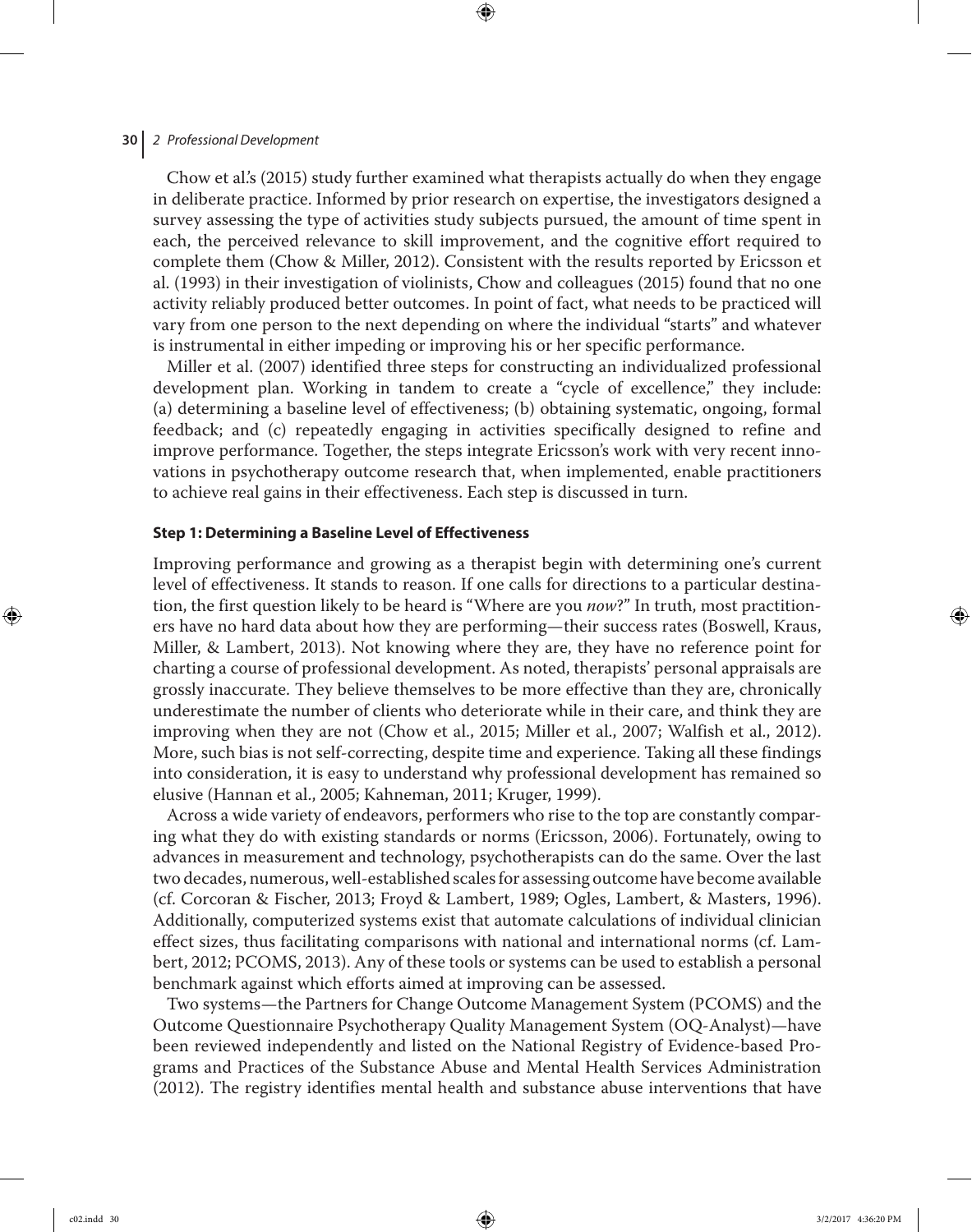### *Application of Deliberate Practice in Psychotherapy* **31**

met national criteria for evidence of positive outcomes and readiness for implementation. Both systems were purposely designed to be used across treatment modalities, diagnoses, and professional discipline. They are simple, require little time to administer and score, and yield valid and reliable measures of client progress. PCOMS includes a scale for assessing the quality of the therapeutic relationship, a robust predictor of client engagement and outcome (Norcross, 2010; Orlinsky, Rønnestad, & Willutzki, 2004; Wampold & Imel, 2015). OQ‐Analyst provides additional information about the alliance, patient motivation, social supports, and negative life events.

 $\bigcirc$ 

### **Lead versus Lag Measures**

Although the measurement of outcomes is essential for determining one's effectiveness level, it is not enough to aid in professional development or improved performance. Indeed, focusing exclusively on outcomes cannot lead to better results as doing so does not inform the performer about *how* or *what* to improve. On this score, distinguishing between lead and lag measures is helpful (McChesney, Covey, & Huling, 2012). Briefly, *lag measures* are defined as penultimate or distal outcomes; in psychotherapy, for example, the ideal lag measure is improved client outcomes. *Lead measures* are those that predict, lead to, or impact lag measures. Using the simple example of losing weight, the lag outcome is pounds lost. Caloric intake and time spent exercising, both items within the performer's control, would be considered lead measures.

To aid in the identification of lead measures most likely to aid in individual practitioner development, Chow and Miller (2015) developed the Taxonomy of Deliberate Practice Activities Worksheets  $(TDPA)<sup>1</sup>$  Using the worksheets, clinicians and their supervisors routinely rate key aspects of the supervisee's work. The TDPA isolates multiple aspects of practice that are known to exert a high degree of influence on the lag measure of therapy: client outcomes. As the clinician progresses, developing mastery in a particular therapeutic domain, the target of deliberate practice efforts can shift.

### **Step 2: Feedback**

The second step in fostering professional development is obtaining systematic, ongoing feedback. Therapists need to know when they are on the right track and be given direction when they are not. Lambert et al. (2001) were the first to document what happens when therapists are provided with ongoing feedback about the effectiveness of their work. In their study, alerting therapists to cases most at risk of failure resulted in better outcomes and reduced rates of dropout and deterioration.

Since that pioneering work, research on feedback has continued and accelerated. Positive findings have been reported in outpatient and inpatient settings, counseling and university training centers, individual and group therapies, and specialized treatment programs (Anker, Duncan, & Sparks, 2009; Berking, Orth, & Lutz, 2006; Bickman, Kelley, Breda, Andrade, & Riemer, 2011; Brodey et al., 2005; Byrne, Hooke, Newnham, & Page, 2012; Crits‐Cristoph et al., 2012; De Jong et al., 2014; Hansson, Rundberg, Österling, Öjehagen, & Berglund, 2013; Harmon et al., 2007; Hawkins, Lambert, Vermeersch, Slade, & Tuttle, 2004;

<sup>1</sup> To request a copy of the taxonomy, contact daryl@darylchow.com.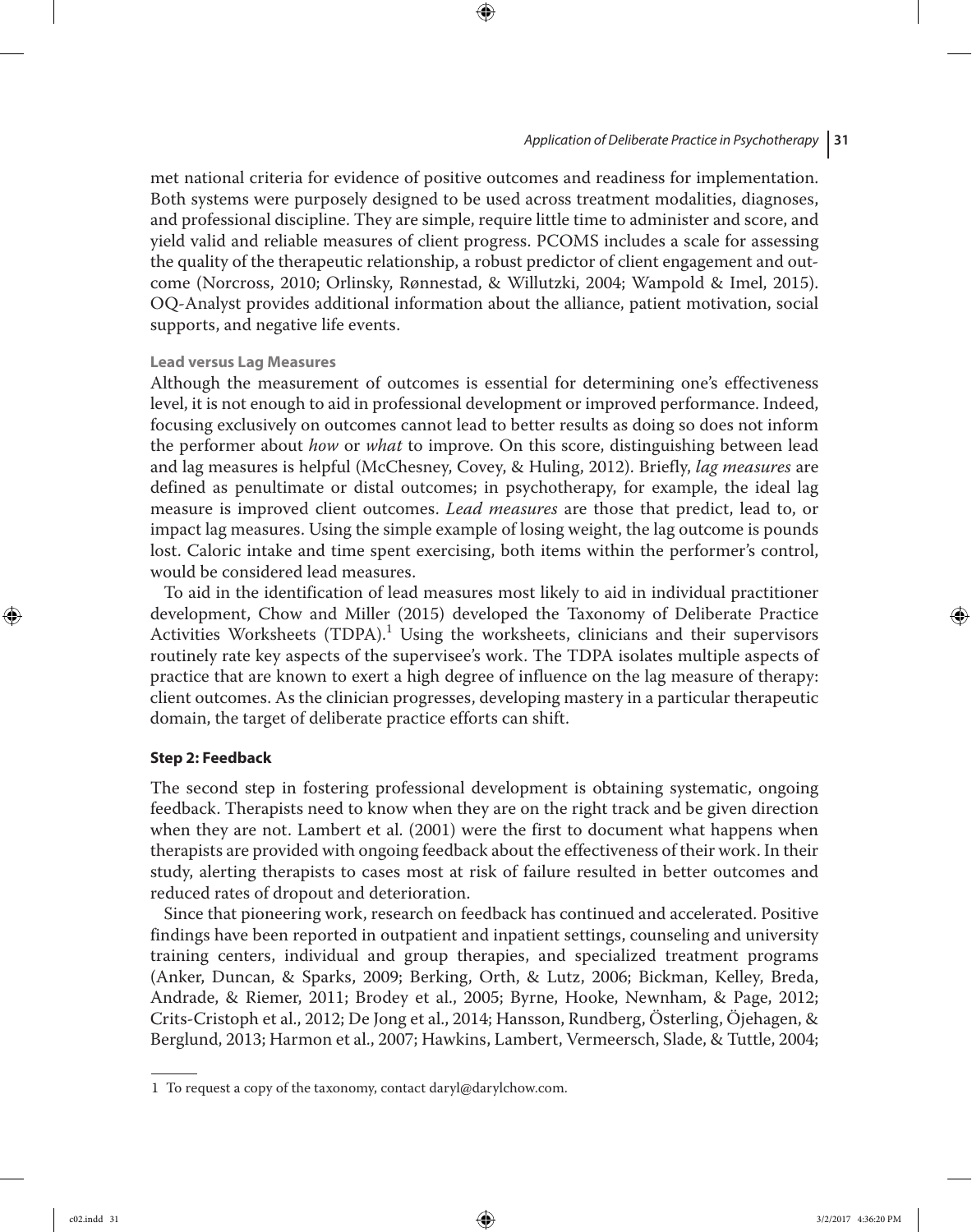Murphy, Rashleigh, & Timulak, 2012; Probst et al., 2013; Probst, Lambert, Dahlbender, Loew, & Tritt, 2014; Reese, Norsworthy, & Rowlands, 2009; Reese, Toland, Slone, & Norsworthy, 2010; Reese, Usher et al., 2009; Schuman, Slone, Reese, & Duncan, 2015; Simon, Lambert, Harris, Busath, & Vazquez, 2012; Simon et al., 2013; Slade, Lambert, Harmon, Smart, & Bailey, 2008; Sorrell, 2007). To date, five meta-analyses demonstrate the consistently favorable impact of providing progress feedback to therapists: Lambert et al. (2003); Knaup, Koesters, Schoefer, and Puschner (2009); Shimokawa, Lambert, and Smart (2010); Lambert and Shimokawa (2011); and Davidson, Perry, and Bell (2015).

 $\bigoplus$ 

Consistent with studies on expert performance in other professions, research specific to psychotherapy underscores the importance of the availability, frequency, and immediacy of whatever feedback is provided. Without access to a formal system for assessing progress, therapists fail to predict or identify deterioration in their clients (Hannan et al., 2005; Hatfield, McCullough, Frantz, & Krieger, 2010). Making outcome data available to both clients and therapists enhances outcome (Hawkins et al., 2004). Pertaining to immediacy, Slade and colleagues (2008) found that feedback delivered at the time of service had a considerably larger impact than when delayed by 2 weeks. Even the mere anticipation of more immediate feedback, as opposed to delayed results, improves performance (Kettle & Haubl, 2010).

At present, both of the systems approved by the Substance Abuse and Mental Health Services Administration, PCOMS and OQ‐Analyst, meet the requirements for the type and quality of feedback most likely to impact the course of treatment. The measures are administered when service is delivered. Client scores are immediately plotted against empirically established norms for progress and made available to the client and therapist. (See Figure 2.5.) If needed, treatment can be altered in real time whenever deviations from the expected trajectory are found.



**Figure 2.5** Normed progress trajectory for PCOMS. *Note*. Client scores for two sessions are plotted as a thick black line against a normed trajectory. Scores falling in the light gray zone are predictive of eventual success; in the dark gray, an indeterminate result; and in the black, a negative or null outcome.

⊕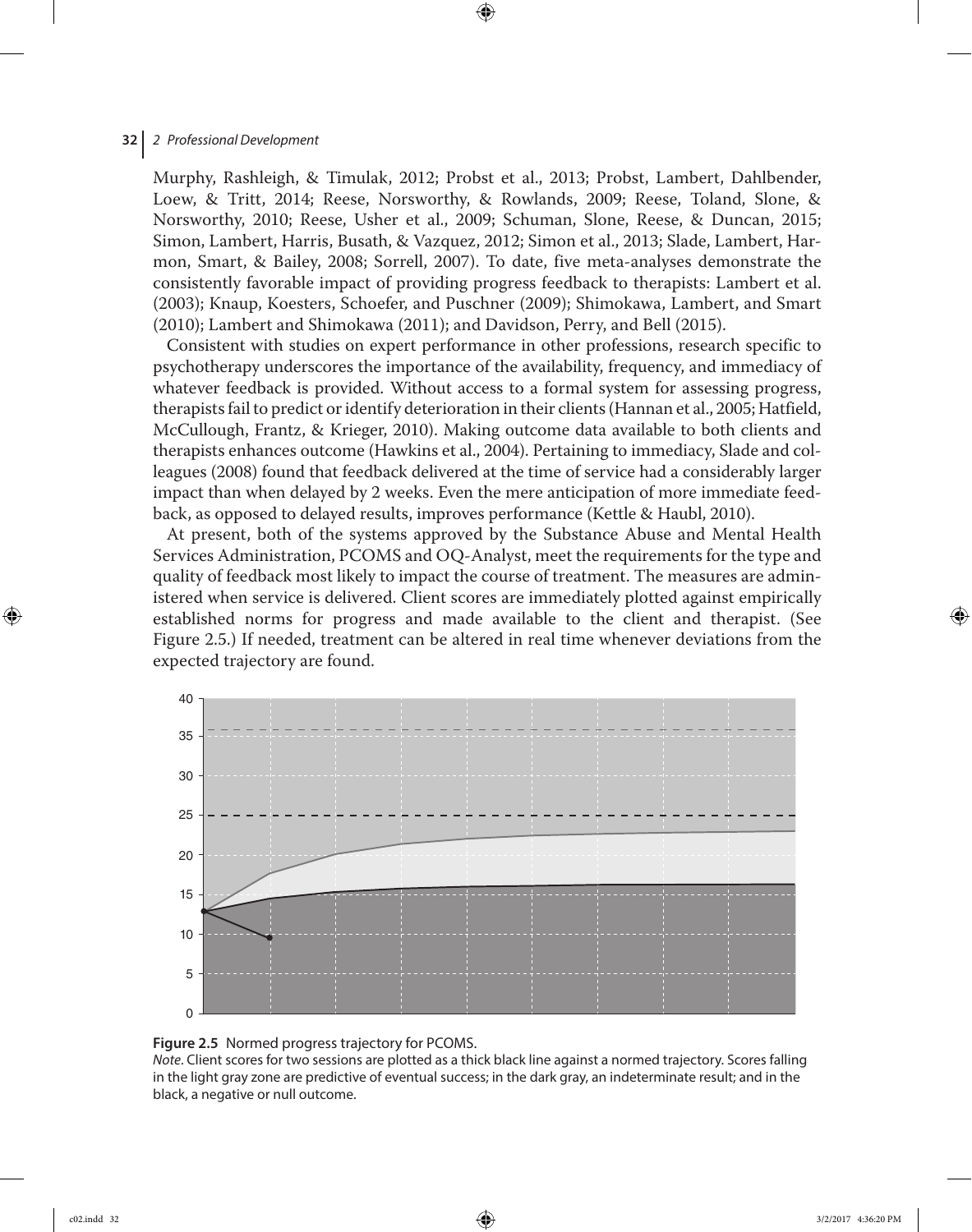### **Clinical Supervision**

Few supervisors use outcome monitoring as a tool (Swift et al., 2015). Working without information about the progress of a supervisee's clients is like the coach of a football team working without knowledge of the scoreboard. Worthen and Lambert (2007) suggested that to maximize improvement in those clients who are not responding to treatment, both therapists and supervisors need to monitor progress. To date, only one study has examined the use of such monitoring in supervision (Reese, Usher et al., 2009). Doing so resulted in statistically significant benefits in terms of client outcomes.

 $\bigoplus$ 

As the Goldberg, Rousmaniere et al. (2016) study cited earlier makes clear, receiving feedback about performance does not necessarily mean one is learning (Bjork & Bjork, 2011; see Figure 2.6). At the same time, learning may not necessarily result in improved performance in the short term. Thus, while systematic, session‐by‐session feedback about client progress is vital, feedback about how one is developing is also critical to success. The former may be called performance feedback (PF); the latter, learning feedback (LF).

As the name implies, PF is focused on outcomes as assessed by the lead and lag measures discussed earlier. LF, by contrast, refers to individualized performance objectives, the achievement of which can be assessed by the gradual acquisition of a well‐defined skill set identified by the performer in collaboration with a supervisor/coach. For LF to be effective, the coach/supervisor focuses on the objective at hand, avoids criticizing the learner, and breaks the feedback provided into portions that are manageable and enable clinicians to reach beyond their current comfort zones (Shute, 2008). A basketball player, for example, receives immediate PF when shooting the ball. It either goes in the basket or does not. To improve, LF must take place. Before and after the game, the coach reviews video recordings and works with the player to identify small errors and develop specific skills. Similarly, a psychotherapist receives immediate PF about the quality of the relationship when a standardized alliance measure is administered at the end of a session. By reviewing audio or video recordings with a supervisor, therapists have the opportunity to receive LF about their performance.

#### **Step 3: Successive Refinement**

The accumulation of experience does not necessarily translate into increased expertise. Indeed, clinical experience is not and has never been a predictor of good outcomes (Beutler et al., 2004; Chow et al., 2015; Wampold & Brown, 2005). Similarly, as powerful an effect as



**Figure 2.6** Differentiation between performance and learning.

⊕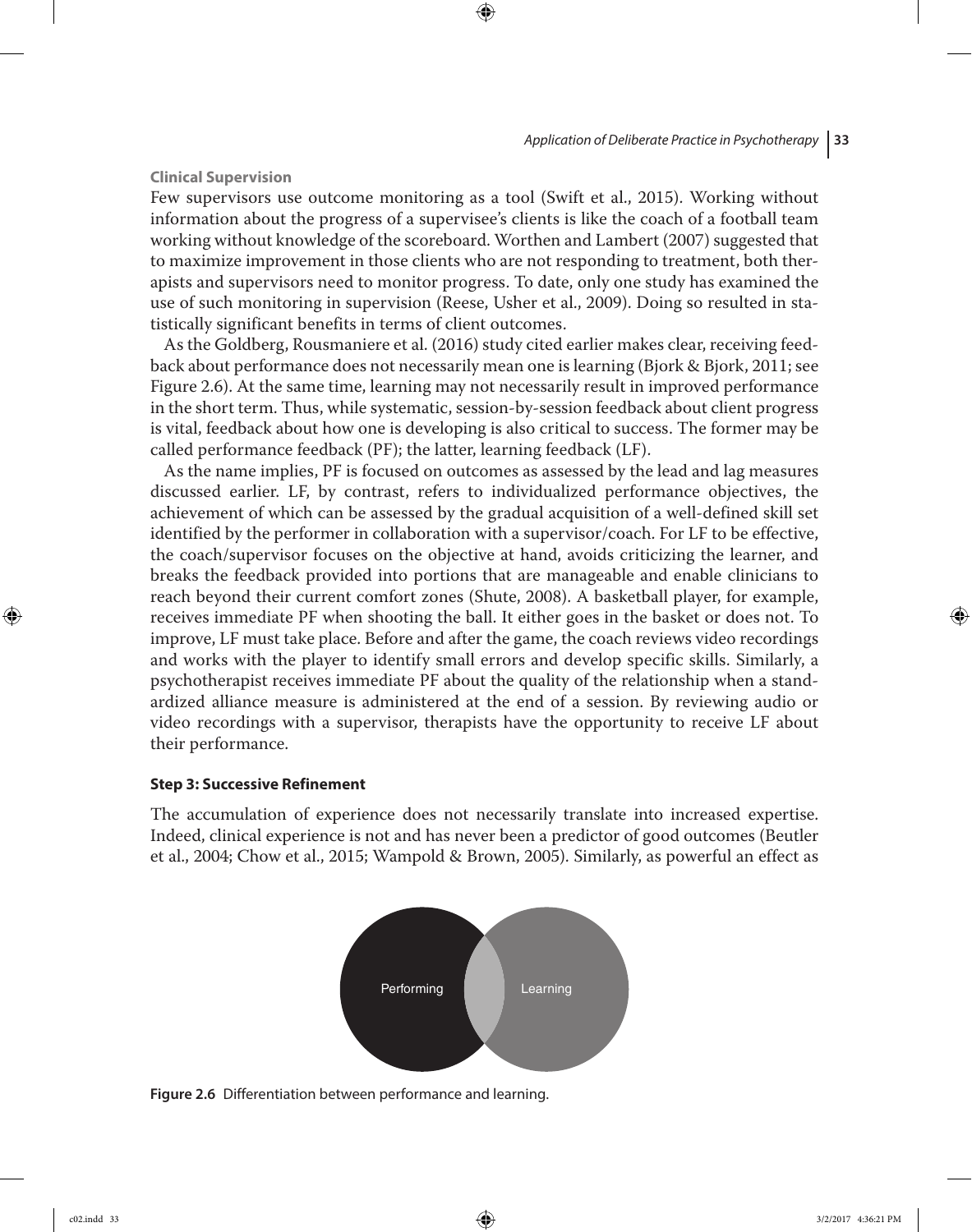measurement and feedback have on outcome, they are not enough to ensure professional development. Together, they function much like a global positioning system. Measurement pinpoints an operator's location and indicates progress toward the desired location. Feedback alerts drivers when they are off track, providing directions for resuming progress and even suggesting alternate routes. What the global positioning system does *not* do, however, is improve overall navigational skills or knowledge of the territory (Miller et al., 2007; Miller & Hubble, 2011).

 $\bigcirc$ 

More than a decade ago, Lambert pointed out practitioners did not improve in their ability to detect when cases were off track or at risk for dropout or deterioration, despite measuring and receiving feedback about their outcomes on a daily basis for 3 years (Miller, Duncan, & Hubble, 2004). De Jong, van Sluis, Nugter, Heiser, and Spinhoven (2012) later confirmed these findings. Clearly, to learn from the information that measurement and feedback provide, the third step of "successive refinement" is necessary. Going beyond mere "course correction," it entails setting aside time for self‐reflection, identification of errors or deficiencies in one's performance, obtaining guidance, and then developing, rehearsing, executing, and continuously evaluating a plan for improvement, based on PT and LF.

With regard to specifics, individual therapists can use the data generated by whatever measures they employ to identify opportunities for professional development. Indeed, computerized outcome management systems provide an unprecedented wealth of data for profiling a particular practitioner's strengths and weaknesses. Therapists can, for example, examine their dropout, no‐show, and deterioration rates. They can also determine whether these rates and their overall effectiveness vary depending on the presenting problem or client population.

Of the steps discussed thus far, step 3 is the most labor-intensive. Disciplined concentration and focus are required as performers push themselves to the limits of their abilities. Without planning ahead and dedicating time to the process—whether reflecting on and planning for a challenging case, reviewing a recording of a recent session, or becoming acquainted with a new area of clinical practice—the path of least resistance will be followed (Newport, 2016).

One fundamental element known to be highly predictive of therapeutic success is a clinician's ability to establish a working alliance (Norcross, 2010; Wampold & Imel, 2015). In the largest meta‐analysis to date, involving 190 studies and more than 14,000 cases, Horvath, Del Re, Flückiger, and Symonds (2011) showed the alliance accounted for 8% of outcome variance. As noted in the discussion of the three components of domain‐specific knowledge, knowing "what" is important—*content* knowledge—does not necessarily result into knowing "how"—*process* knowledge. (See Figure 2.2.) For example, despite awareness of the key role the alliance plays in a course of treatment, major differences obtain in therapists' ability to form and sustain helpful relationships (Baldwin, Wampold, & Imel, 2007). There is more. Research by Anderson and colleagues (2009) found that differences among therapists in the depth of their *conditional* knowledge—the "when" to do "what" one knows "how" to do—explained this variability. In that study, the more effective the clinicians, the more they were able to interact empathically and collaboratively when faced with a broader and more diverse group of clients and presenting complaints. Additionally, their interactions were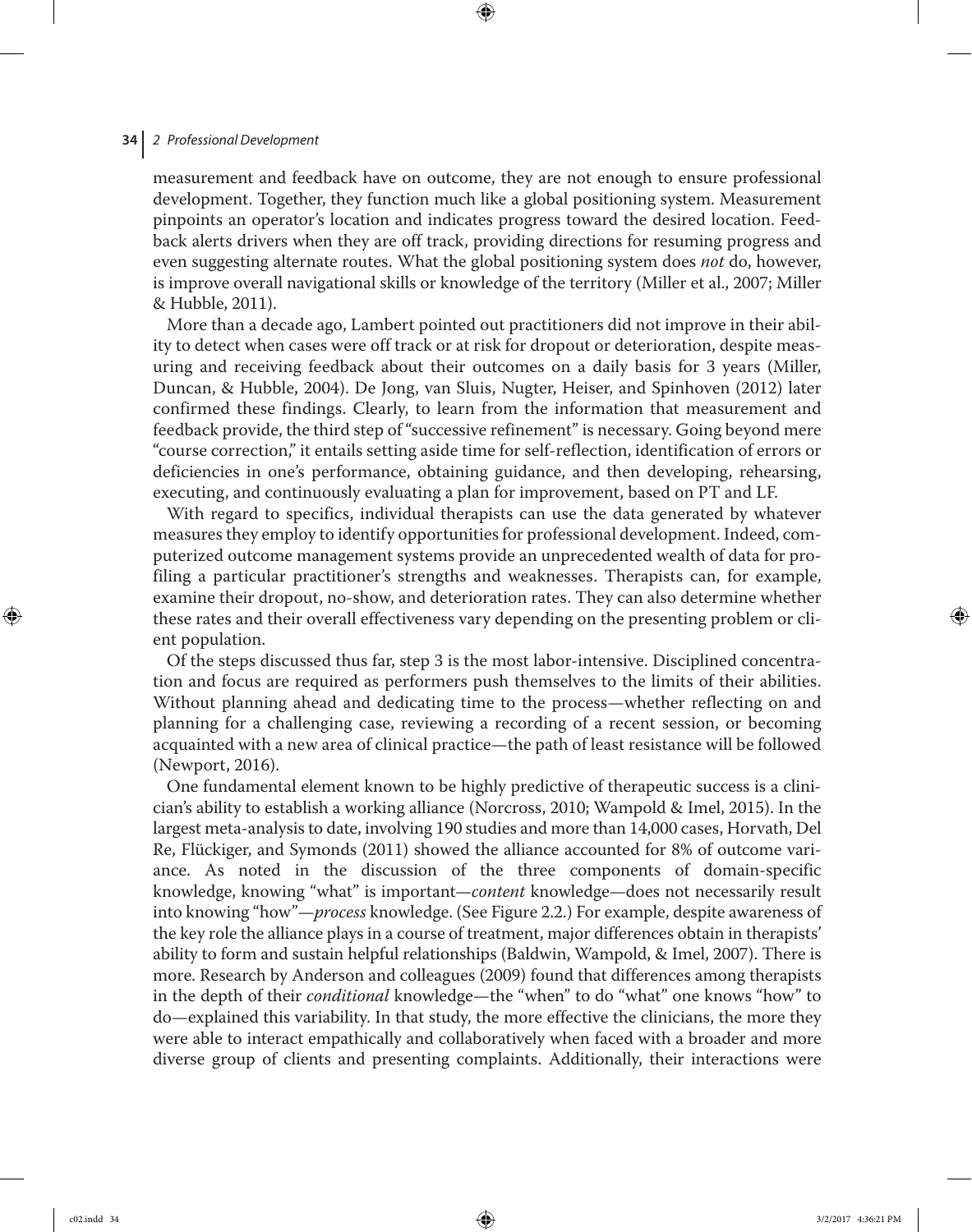### *Making Professional Development a Reality* **35**

much less likely to create interpersonal distance. More recently, Anderson, Crowley, Himanwan, Holmberg, and Uhlin (2015) found that therapists who scored higher in these relational skills obtained higher client‐rated alliance scores than their colleagues from the outset of treatment.

 $\bigcirc$ 

Investigators have established that "healing involvement"—a practitioner's experience of an empathic, engaging, flexible, and constructive interpersonal interaction—tops therapists' aspirations (Orlinsky & Rønnestad, 2005). However, evidence suggests that therapists' self-perceived healing involvement is inversely related to their outcomes (Chow, 2014). That is, therapists who rate themselves higher on healing involvement tend to perform more poorly than their peers. Moreover, neither training nor time spent doing therapy has proven effective in enhancing clinician abilities in this area (Anderson et al., 2009, 2015; Horvath, 2001). A recent study by Chow, Lu, Owen, and Miller (2015) is an exception.

Chow et al. (2015) applied the three steps of deliberate practice to enhancing empathic attunement, a critical component of the therapeutic relationship. Empathy is not only one of the most consistent predictors of psychotherapy outcome; it is among the largest, having an effect size exceeding .6 (Wampold & Imel, 2015). In this study, participants watched a video depicting a difficult moment in a therapy session. The subjects were given a brief description of the client and instructed to respond as if the person were seated in front of them. The baseline performance of each subject was established by rating their responses to the video on a standardized scale of relational abilities (subscales of the Facilitative Interpersonal Skills; Anderson, Patterson, & Weis, 2007). In a second trial, no feedback was provided, but participants were given time and instructed to self‐reflect in an attempt to improve their responses. In the third and fourth trials, participants watched the same video, followed by individualized LF derived from their scores. Again, LF was provided and time set aside for therapists to reflect on how they might improve their responses. In a fifth, and final trial, a new video was introduced involving a different client and presenting problem. Once more, participants responded and were rated, this time to determine whether any learning had generalized to the new scenario.

As illustrated in Figure 2.7, the provision of immediate, individualized LF, with time to reflect and plan for improvement, enhanced the subjects' ability to respond warmly, empathically, and collaboratively. More, these gains generalized to the new vignette.

## **Making Professional Development a Reality**

If we don't change direction, we'll end up where we're going.

*—Professor Irwin Corey*

When it comes to professional development, two facts are apparent. The first, to the credit of practicing psychotherapists worldwide, is that they want to get better at what they do. This is not only a shared goal; it is a core value. The second is that the traditions and practices informing and comprising professional development do not work. When it comes to improving outcomes, the time, money, and effort expended—even mandated by licensing

⊕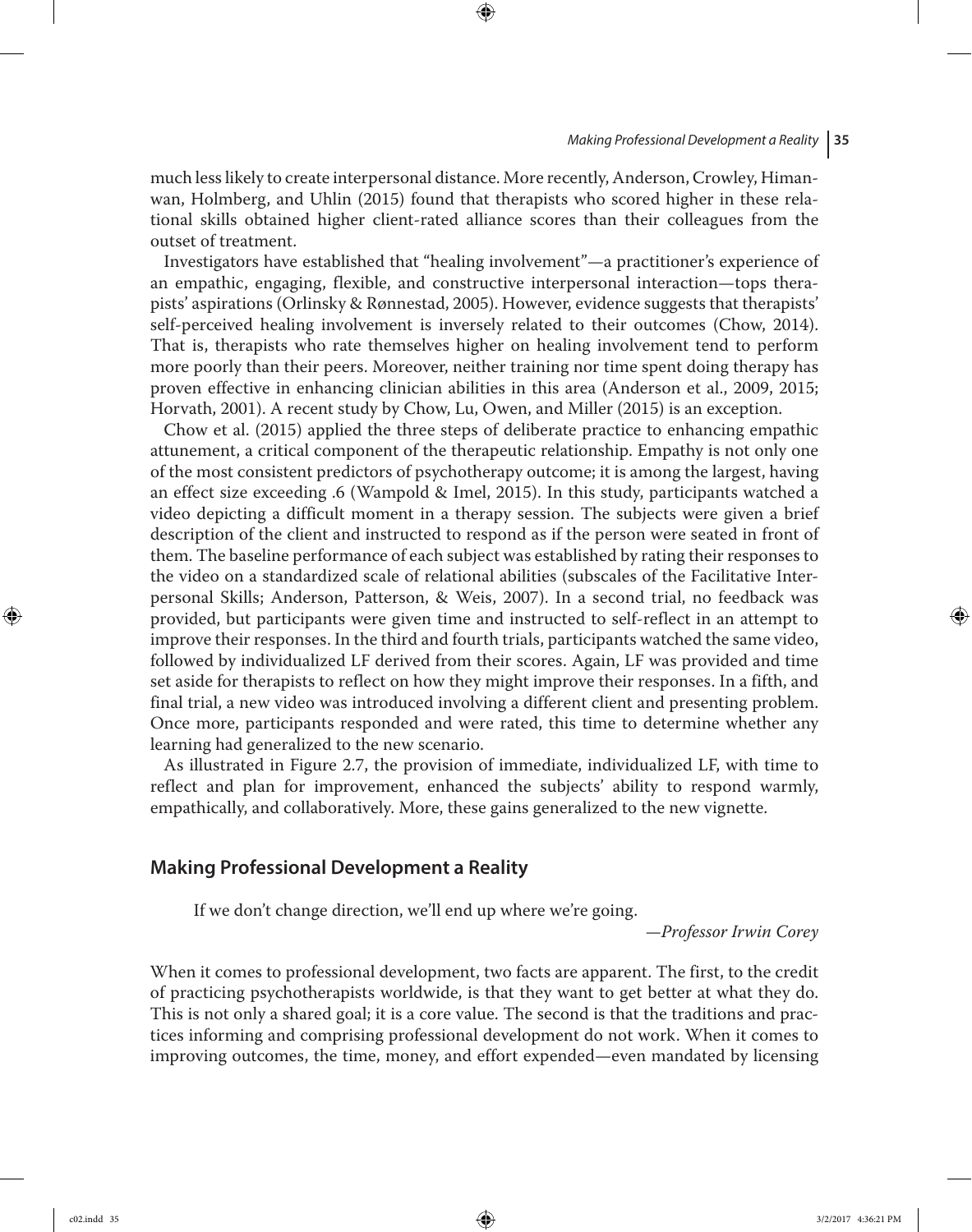

 $\bigoplus$ 

**Figure 2.7** Mean scores based on subscales of the Facilitative Interpersonal Skills ratings across the five trials in difficult conversations in therapy. *Note*. CI = confidence interval.

and certification bodies—are largely wasted. The overall effectiveness of psychotherapy has remained stagnant, and the results of individual clinicians do not improve with time, training, and experience.

Research from the field of expertise and expert performance provides an evidence‐based alternative for making professional development a reality. Although its application to the field of psychotherapy is in its infancy, research to date is quite promising. Studies by Chow and colleagues (2015), for example, established the role deliberate practice plays in the development of highly effective therapists and its potential usefulness in fostering improvement in core therapeutic skills among individual practitioners. To date, one study has documented the results of consciously and planfully implementing the three steps of the "cycle of excellence" (Goldberg Babbins‐Wagner et al., 2016). Specifically, routine outcome monitoring, combined with systematic feedback and deliberate practice, incrementally improved the outcomes of individual therapists and overall agency results. Notably, therapists

⊕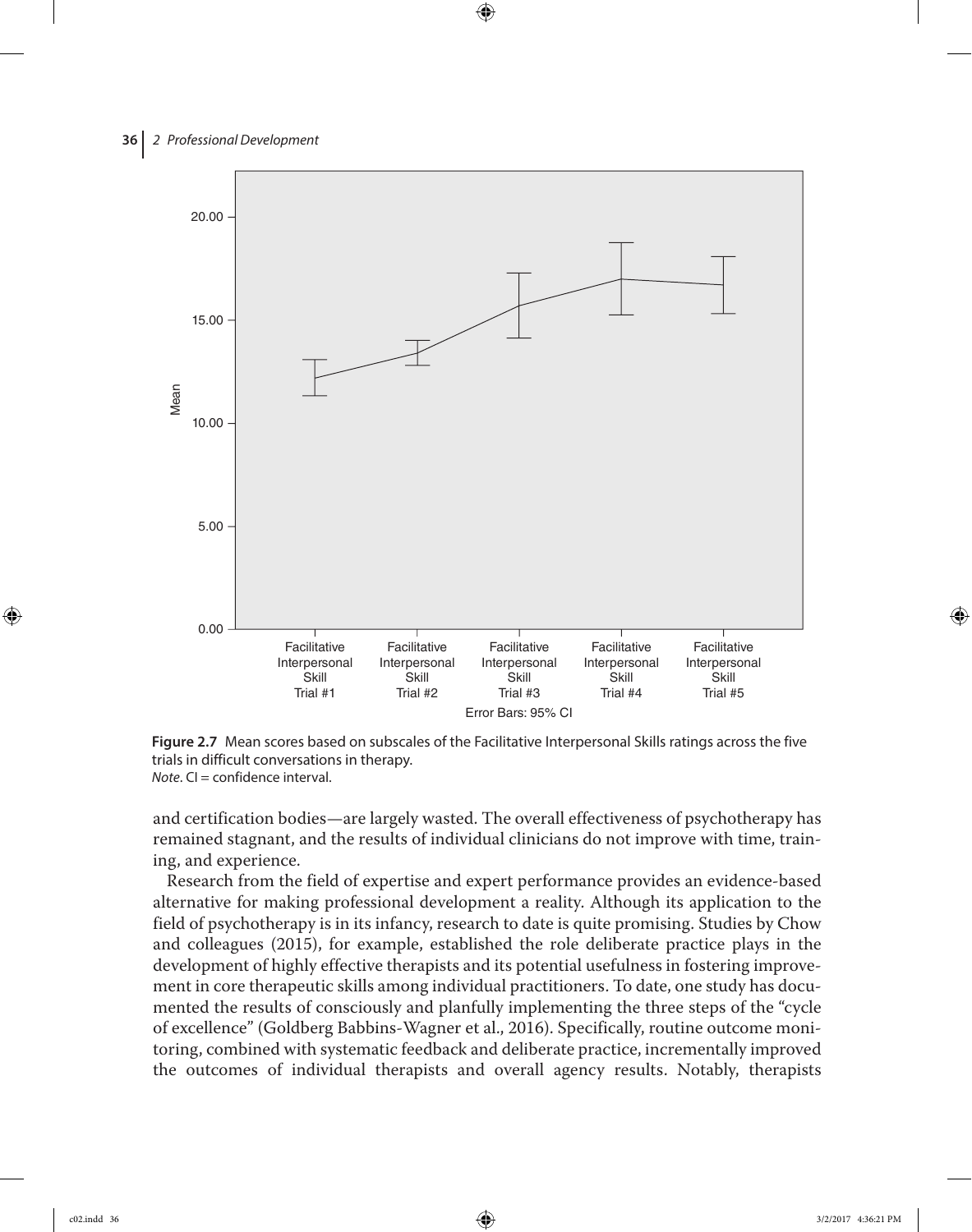## *Questions from the Editors* **37**

continued improving every year over 7 years, highlighting the potentially large cumulative effect of small changes accrued over time (Ericsson et al., 1993; Imel, Sheng, Baldwin, & Atkins, 2015). The study further highlights the importance of establishing a social context including policies, procedures, administrative approval, and funding—supportive of a culture of excellence (Ferlie & Shortell, 2001; Miller & Hubble, 2011). In the chapters that follow, the promise and possibilities of deliberate practice are presented and explored.

 $\bigcirc$ 

# **Questions from the Editors**

*Question #1. You mention that no one specific training activity reliably produces better outcomes and that what works for one therapist may not work for another. What advice do you have for therapists who want to experiment with deliberate practice and discover which training activities help them most?*

Answer from Authors: One of the biggest challenges of deliberate practice (DP) is sustaining it. Therefore, a framework to aid experimentation and leveraging on key activities are important pillars to support such efforts. We use the acronym *ARPS* to stand for *a*utomated structure, *r*eference point, *p*layful experimentations, and *s*upport (Chow, in press).

- 1. Automated Structure
	- Block out 1 hour a week for deliberate practice. Avoid bingeing, and stick to a time limit.
	- Plan on how you will spend your time for the week ahead (e.g., reflection, reviewing segments of a therapy recording).
	- Set up automated reminders for DP on your digital devices.
	- Set up a simple system to audio-video/audio-record your sessions. Make sure to obtain consent from clients. Explain that the aim of the recordings is to improve your work with clients. Do not record when clients express discomfort. Automate this decision making with recording as a default mode.
- 2. Reference Point
	- Keep one eye on your outcome data (individual cases and aggregated performance indices) and the other eye on systematically monitoring your learning objectives. The TDPA can greatly assist in tracking your professional development based on defined learning objectives that you have specified with the help of a clinical supervisor/coach. With continuous use of the TDPA, key learning objectives are likely to change and evolve.
	- At the end of each workweek, utilize a note-taking app (e.g., simplenote.com or ever note.com) to jot down your weekly learnings. Borrowing from Twitter's philosophy of constraint, limit yourself to 140 words. Just ask yourself: Based on my week's worth of clinical engagement, what is the one thing that stands out, that WE want to remember?
	- As mentioned in the chapter, we highly encourage recording your sessions. As you start out in your DP efforts, pick a session that stands out as representative of you at your best. Analyze the session and tease out what makes it stand out. Then get your supervisor/coach to review it, and elicit feedback from him or her.

⊕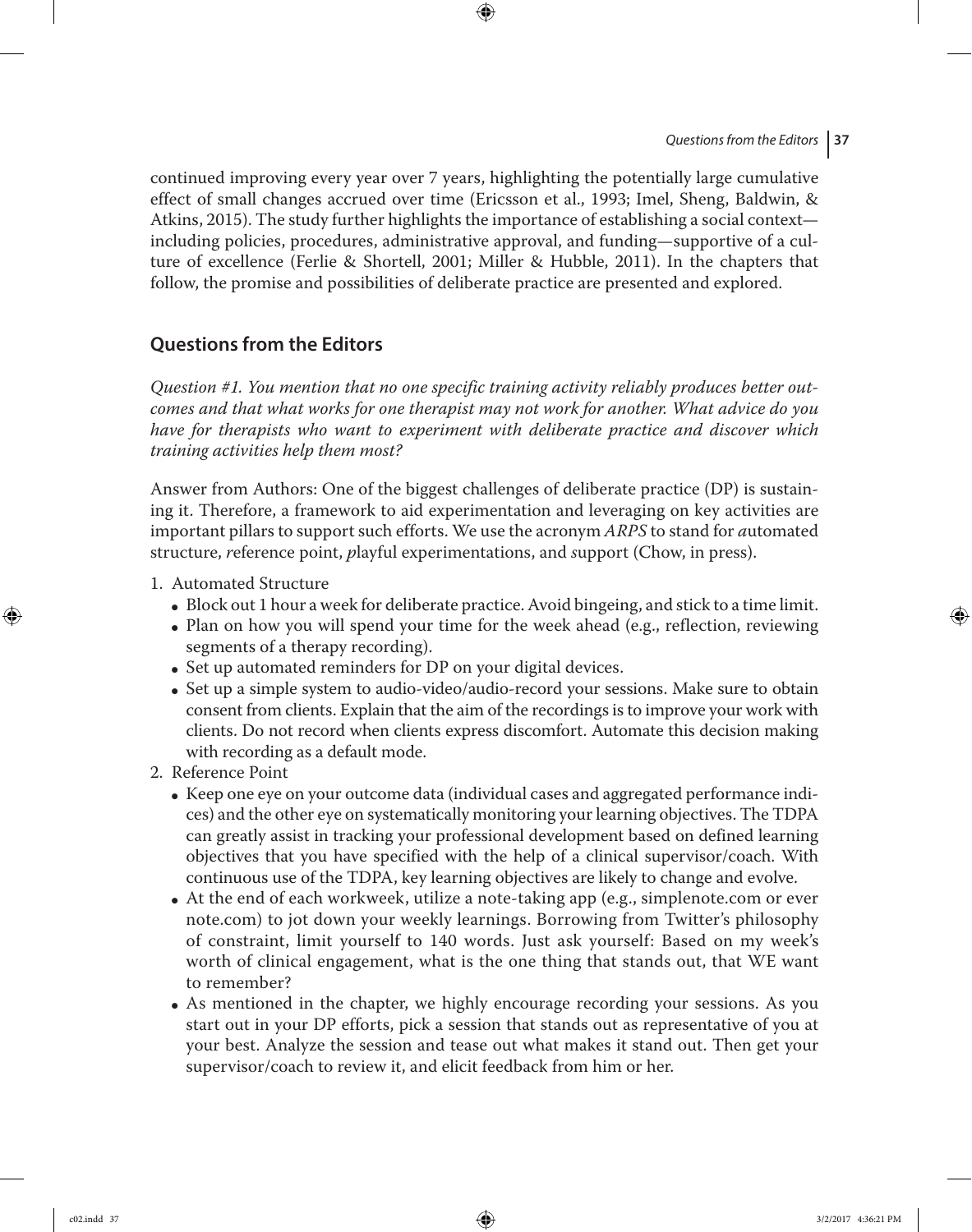- 3. Playful Experimentation
	- Watch a 5- to 10-minute segment of your therapy recording. Pause and consider how you might carry on the session more constructively.

 $\bigoplus$ 

- Highly effective therapists report being more surprised by clients' feedback than their average cohorts (Chow, 2014). Seek to be disconfirmed by your clients' feedback rather than to be confirmed. Without looking at client scores, fill out the alliance measure at the same time as your client. Compare and contrast the ratings. Ask what surprises you about how your client scored the alliance.
- 4. Support
	- Seek out a supervisor/coach who is willing to do three key things:
		- 1. He or she must be willing to analyze your therapy recording segments rather than just talk about the sessions.
		- 2. He or she incorporates the outcome and alliance information into the discussion.
		- 3. Your supervisor/coach should not only discuss cases with you; rather, he or she should help you develop key learning objectives to guide your professional development.
	- Form a small community of practitioners as dedicated as you are to reaching for excellence. When no one is available locally, reach out globally. The technology available today can help to facilitate these connections.

*Question #2. Please describe an example of a therapist who has used deliberate practice and the Cycle of Excellence to improve their clinical effectiveness*.

Answer from Authors: Using the ARPS framework mentioned in the last question, here's an example of a therapist working in a mental health institution who employs the key principles of DP.

1. Automated Structure

Jean, who is trained as a psychologist with 8 years of experience, sets aside two batches of periods for DP in her Google calendar (set to repeat). Once a week is devoted to solitary deliberate practice (e.g., reviewing of cases that are at risk of poor outcomes, watching 5‐ to10‐minute segments of such cases, and inquiry learning on specific content that she lacks knowledge in when needed).

The other period is set aside for fortnightly supervision. Jean brings in the at-risk cases for discussion. She brings into the supervision session outcomes and alliance information, along with the video recording segments.

Jean uses her laptop as a straightforward video-recording system. She learns from experience and discussion with her colleagues that opting out of recording is due more to the therapist's discomfort than to the client's.

2. Reference Point

Jean routinely reviews her outcomes on her outcome management system, coupled with the TDPA that she has established with her supervisor, which reminds her of her key learning objective at that point in time.

She also writes down her weekly learnings on Fridays in her iPhone Notes app, indicating the date for each "therapy learning." By the end of a year, she will have approximately 40 to 45 individualized learnings that she can review and reflect on.

⊕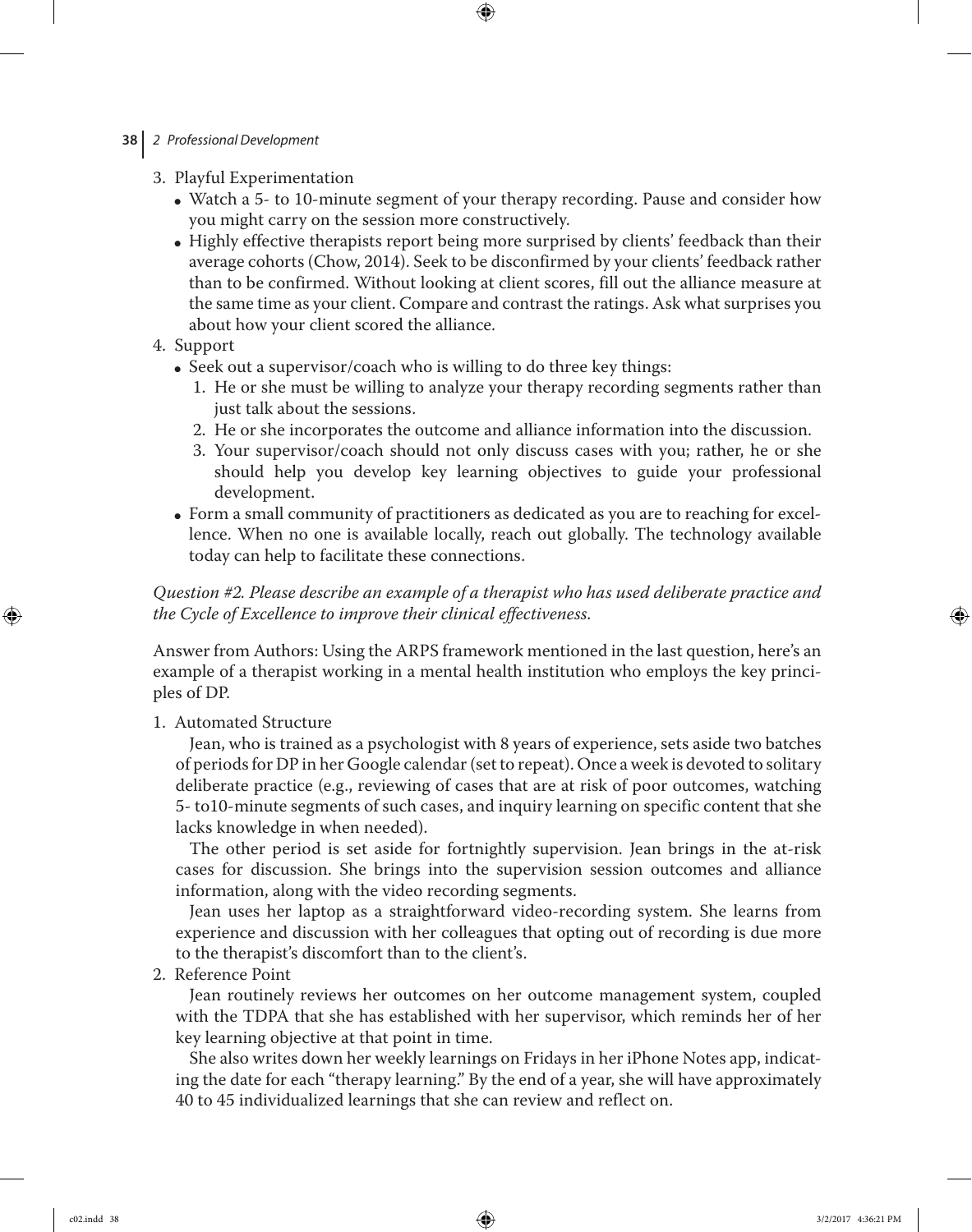### 3. Playful Experimentation

During her weekly DP, Jean watches a 10‐minute segment of her therapy recording that is not going well. She pauses it and reflects on how she can better engage the client. She writes out longhand how she will deal with this situation differently.

 $\bigcirc$ 

During her clinical practice, she would score the Session Rating Scale, attempting to predict how the client would rate it. Jean would then compare and contrast, and use any discrepancy to guide her questions in eliciting feedback.

4. Support

Jean has the support of her supervisor. Unfortunately, she is rather a lone voice in her efforts in DP. Her supervisor is not on staff at her agency. Jean struggles to form a small community of practitioners for support and is now seeking connections outside of her workplace.

*Question #3. You mention that deliberate practice is "hard work" that takes time, energy, and money, three resources that therapists at all career stages may have in limited supply. What advice do you have for busy therapists who want to try to fit deliberate practice into their schedule?*

Answer from Authors: The key is not to try to "fit" in deliberate practice. Build it into the workweek (see "1. Automated Structure" in our response to Question #1). Protect it like sacred ground.

Let's face it: We are all busy. If we leave it to our ongoing week-by-week decision making, we will not have the time to do something that is not immediately rewarding. What is more, it is cognitively taxing always trying to fit in time for hard work. We would rather attend to what is knocking on doors right now.

### **References**

- American Psychological Association. (2012, August 9). *Resolution on the recognition of psychotherapy effectiveness. American Psychological Association*. Retrieved from http://www. apa.org/about/policy/resolution‐psychotherapy.aspx
- Anderson, T., Crowley, M.E.J., Himawan, L., Holmberg, J. K., & Uhlin, B. D. (2015, September). Therapist facilitative interpersonal skills and training status: A randomized clinical trial on alliance and outcome. *Psychotherapy Research*, *26,* 511–519. doi:10.1080/10503307.2015. 1049671
- Anderson, T., Ogles, B. M., Patterson, C. L., Lambert, M. J., & Vermeersch, D. A. (2009). Therapist effects: Facilitative interpersonal skills as a predictor of therapist success. *Journal of Clinical Psychology, 65*(7), 755–768. doi:10.1002/jclp.20583
- Anderson, T., Patterson, C. L., & Weis, A. (2007). *Facilitative interpersonal skills performance analysis rating method*. Unpublished coding manual. Department of Psychology, Ohio University, Athens, OH.
- Anker, M. G., Duncan, B. L., & Sparks, J. A. (2009). Using client feedback to improve couple therapy outcomes: A randomized clinical trial in a naturalistic setting. *Journal of Consulting & Clinical Psychology, 77*(4), 693–704.

⊕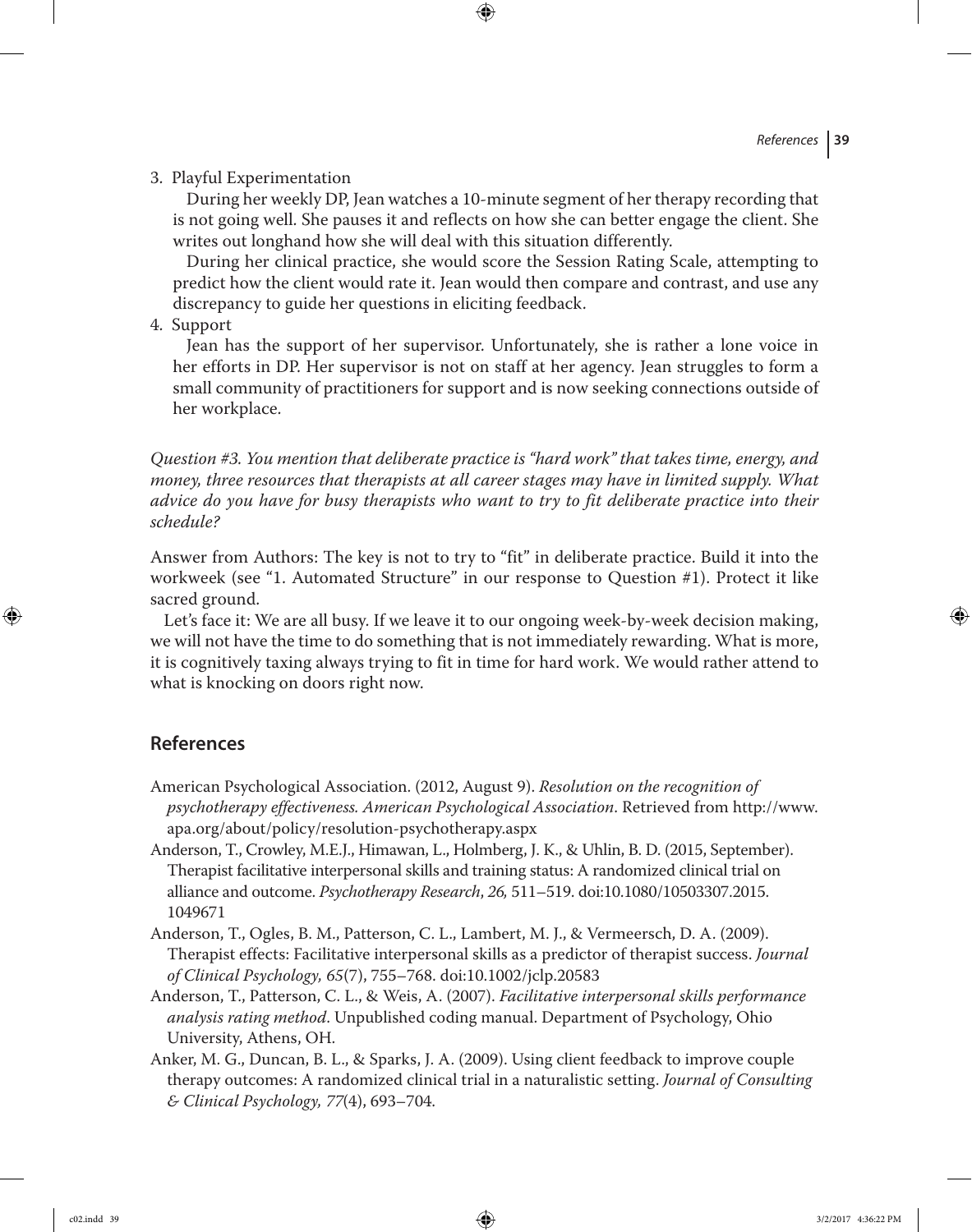**40** *2 Professional Development*

Baldwin, S. A., Wampold, B. E., & Imel, Z. E. (2007). Untangling the alliance–outcome correlation: Exploring the relative importance of therapist and patient variability in the alliance. *Journal of Consulting & Clinical Psychology, 75*(6), 842–852. doi:10.1037/0022- 006X.75.6.842

 $\bigcirc$ 

- Barkham, M., Connell, J., Stiles, W. B., Miles, J. N., Margison, F., Evans, C., & Mellor‐Clark, J. (2006). Dose–effect relations and responsive regulation of treatment duration: The good enough level. *Journal of Consulting and Clinical Psychology, 74*(1), 160–167.
- Berking, M., Orth, U., & Lutz, W. (2006). Wie effektiv sind systematische rückmeldungen des therapieverlaufs an den therapeuten? Eine empirische studie in einem stationär‐ verhaltenstherapeutischen setting. *Zeitschrift für Klinische Psychologie und Psychotherapie, 35*, 21–29.
- Beutler, L. E., Malik, M., Alimohamed, S., Harwood, T. M., Talebi, H., Noble, S., & Wong, E. (2004). Therapist variables. In M. J. Lambert (Ed.), *Bergin and Garfield's handbook of psychotherapy and behavior change* (5th ed., pp. 227–306). Hoboken, NJ: Wiley.
- Bickman, L., Kelley, S. D., Breda, C., Andrade, A.R.D., & Riemer, M. (2011). Effects of routine feedback to clinicians on mental health outcomes of youths: Results of a randomized trial. *Psychiatric Services, 62*(12), 1423–1429. doi:10.1176/appi.ps.002052011
- Bjork, E. L., & Bjork, R. A. (2011). Making things hard on yourself, but in a good way: Creating desirable difficulties to enhance learning. In M. A. Gemsbacher, R. W. Pew, L. M. Hough, & J. R. Pomerantz (Eds.), *Psychology and the real world: Essays illustrating fundamental contributions to society* (pp. 56–64). New York, NY: Worth.
- Boswell, J. F., Kraus, D. R., Miller, S. D., & Lambert, M. J. (2013). Implementing routine outcome monitoring in clinical practice: Benefits, challenges, and solutions. *Psychotherapy Research, 25*(1), 6–19. doi:10.1080/10503307.2013.817696
- Brodey, B. B., Cuffel, B., McCulloch, J., Tani, S., Maruish, M., Brodey, I., & Unutzer, J. (2005). The acceptability and effectiveness of patient‐reported assessments and feedback in a managed behavioral healthcare setting. *American Journal of Managed Care, 11*(12), 774–780.
- Byrne, S. L., Hooke, G. R., Newnham, E. A., & Page, A. C. (2012). The effects of progress monitoring on subsequent readmission to psychiatric care: A six‐month follow‐up. *Journal of Affective Disorders, 137*(1–3), 113–116. doi:10.1016/j.jad.2011.12.005
- Charness, N., Tuffiash, M., Krampe, R., Reingold, E., & Vasyukova, E. (2005). The role of deliberate practice in chess expertise. *Applied Cognitive Psychology, 19*(2), 151–165. doi: http://doi.org/10.1002/acp.1106
- Chow, D. (2014). *The study of supershrinks: Development and deliberate practices of highly effective psychotherapists* (Doctoral dissertation). Curtin University, Australia. Retrieved from http://www.academia.edu/9355521/The\_Study\_of\_Supershrinks\_Development\_and\_ Deliberate\_Practices\_of\_Highly\_Effective\_Psychotherapists\_PhD\_Dissertation\_
- Chow, D. (in press). The practice and the practical: Pushing your clinical effectiveness to the next level. In D. Prescott, C. Maeschalck, & S. D. Miller (Eds.), *Reaching for excellence: Feedback‐ informed treatment in practice*. Washington, DC: American Psychological Association.
- Chow, D., Lu, S., Owen, J., & Miller, S. D. (2015). *Difficult conversations in therapy (DCT): Can psychotherapists learn in an environment of immediate feedback with simulated client video vignettes*. Manuscript in preparation.

⊕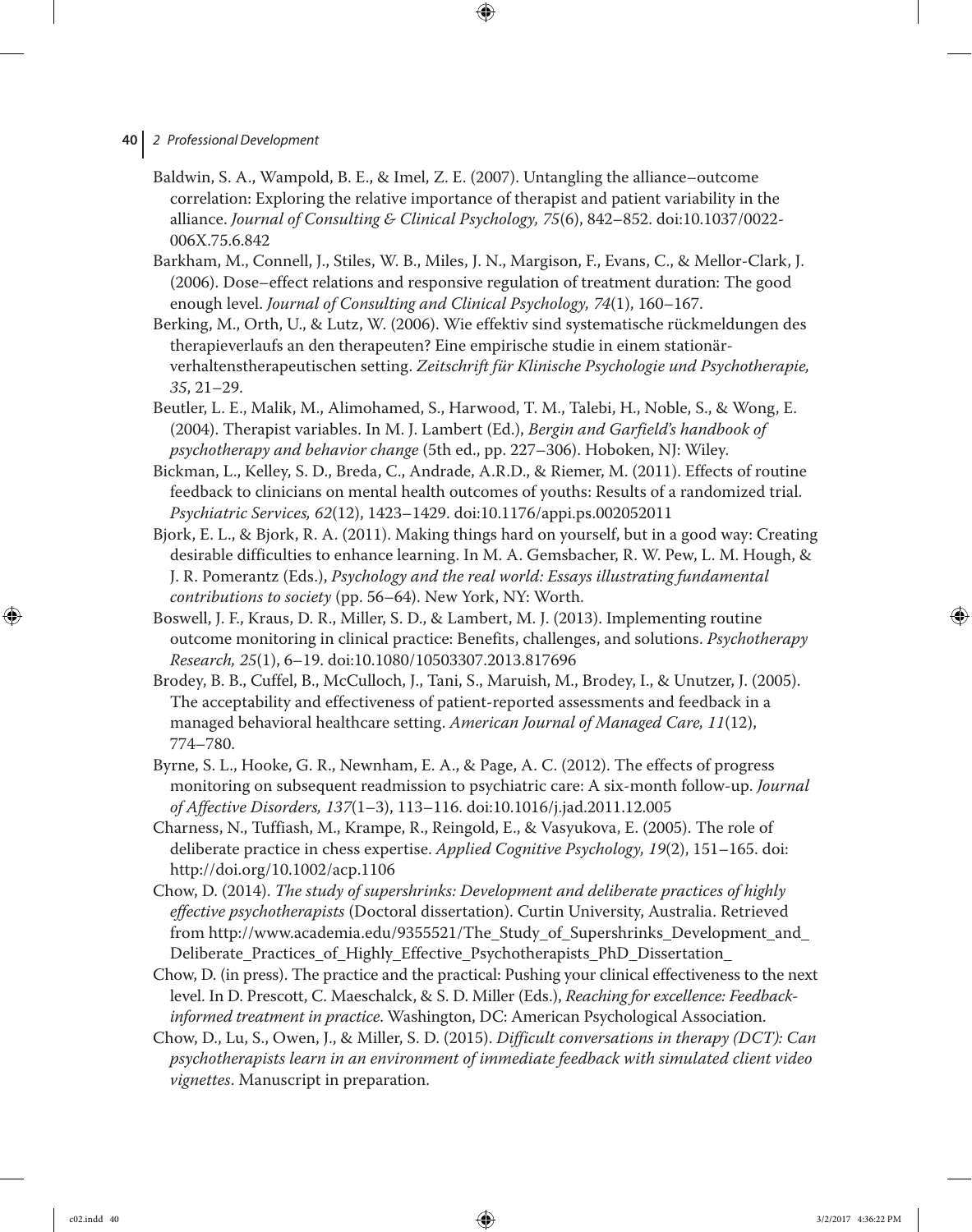### *References* **41**

Chow, D., & Miller, S. D. (2012). *Retrospective analysis of psychotherapists' involvement in deliberate practice (RAPIDPractice)*. Unpublished manuscript.

 $\bigcirc$ 

Chow, D., & Miller, S. (2015). *Taxonomy of deliberate practice*. Chicago, IL: ICCE.

Chow, D., Miller, S. D., Seidel, J. A., Kane, R. T., Thornton, J., & Andrews, W. P. (2015). The role of deliberate practice in the development of highly effective psychotherapists. *Psychotherapy, 52*(3), 337–345. doi:http://doi.org/10.1037/pst0000015

- Clement, P. W. (1994). Quantitative evaluation of 26 years of private practice. *Professional Psychology: Research and Practice, 25*(2), 173–176. doi:http://doi.org/10.1037/0735- 7028.25.2.173
- Colvin, G. (2008). *Talent is overrated: What really separates world‐class performers from everybody else*. London, UK: Nicholas Brealey.
- Corcoran, K., & Fischer, J. (2013). *Measures for clinical practice and research: A sourcebook* (5th ed.). Oxford, UK: Oxford University Press.
- Coyle, D. (2008). *Talent code*. New York, NY: Bantam Books.
- Crits‐Christoph, P., & Mintz, J. (1991). Implications of therapist effects for the design and analysis of comparative studies of psychotherapies. *Journal of Consulting and Clinical Psychology, 59*, 20–26.
- Crits‐Christoph, P., Ring‐Kurtz, S., Hamilton, J. L., Lambert, M. J., Gallop, R., McClure, B., . . . Rotrosen, J. (2012). A preliminary study of the effects of individual patient‐level feedback in outpatient substance abuse treatment programs. *Journal of Substance Abuse Treatment, 42*(3), 301–309. doi:http://doi.org/10.1016/j.jsat.2011.09.003
- Davidson, K., Perry, A., & Bell, L. (2015). Would continuous feedback of patient's clinical outcomes to practitioners improve NHS psychological therapy services? Critical analysis and assessment of quality of existing studies. *Psychology and Psychotherapy: Theory, Research and Practice, 88*(1), 21–37. doi:10.1111/papt.12032
- De Jong, K., Timman, R., Hakkaart‐Van Roijen, L., Vermeulen, P., Kooiman, K., Passchier, J., & Busschbach, J. V. (2014). The effect of outcome monitoring feedback to clinicians and patients in short and long‐term psychotherapy: A randomized controlled trial. *Psychotherapy Research, 24*(6), 629–639. doi:10.1080/10503307.2013.871079
- De Jong, K., van Sluis, P., Nugter, M. A., Heiser, W. J., & Spinhoven, P. (2012). Understanding the differential impact of outcome monitoring: Therapist variables that moderate feedback effects in a randomized clinical trial. *Psychotherapy Research, 22*(4), 464–474. doi:10.1080/1 0503307.2012.673023
- Duckworth, A. L., Kirby, T. A., Tsukayama, E., Berstein, H., & Ericsson, K. (2011). Deliberate practice spells success: Why grittier competitors triumph at the National Spelling Bee. *Social Psychological and Personality Science, 2*(2), 174–181. doi:http://doi.org/10.1177/ 1948550610385872
- Duncan, B. L., Miller, S. D., Wampold, B. E., & Hubble, M. A. (Eds.). (2010). *The heart and soul of change: Delivering what works in therapy* (2nd ed.). Washington, DC: American Psychological Association.

Edmundson, G. (2004). *The ostrich factor: A practice guide for magicians*. Denton, TX: Author.

Ericsson, A. K. (1996). The acquisition of expert performance: An introduction to some of the issues. In K. A. Ericsson (Ed.), *The road to excellence: The acquisition of expert performance in the arts and sciences, sports, and games* (pp. 1–50). Mahwah, NJ: Erlbaum.

⊕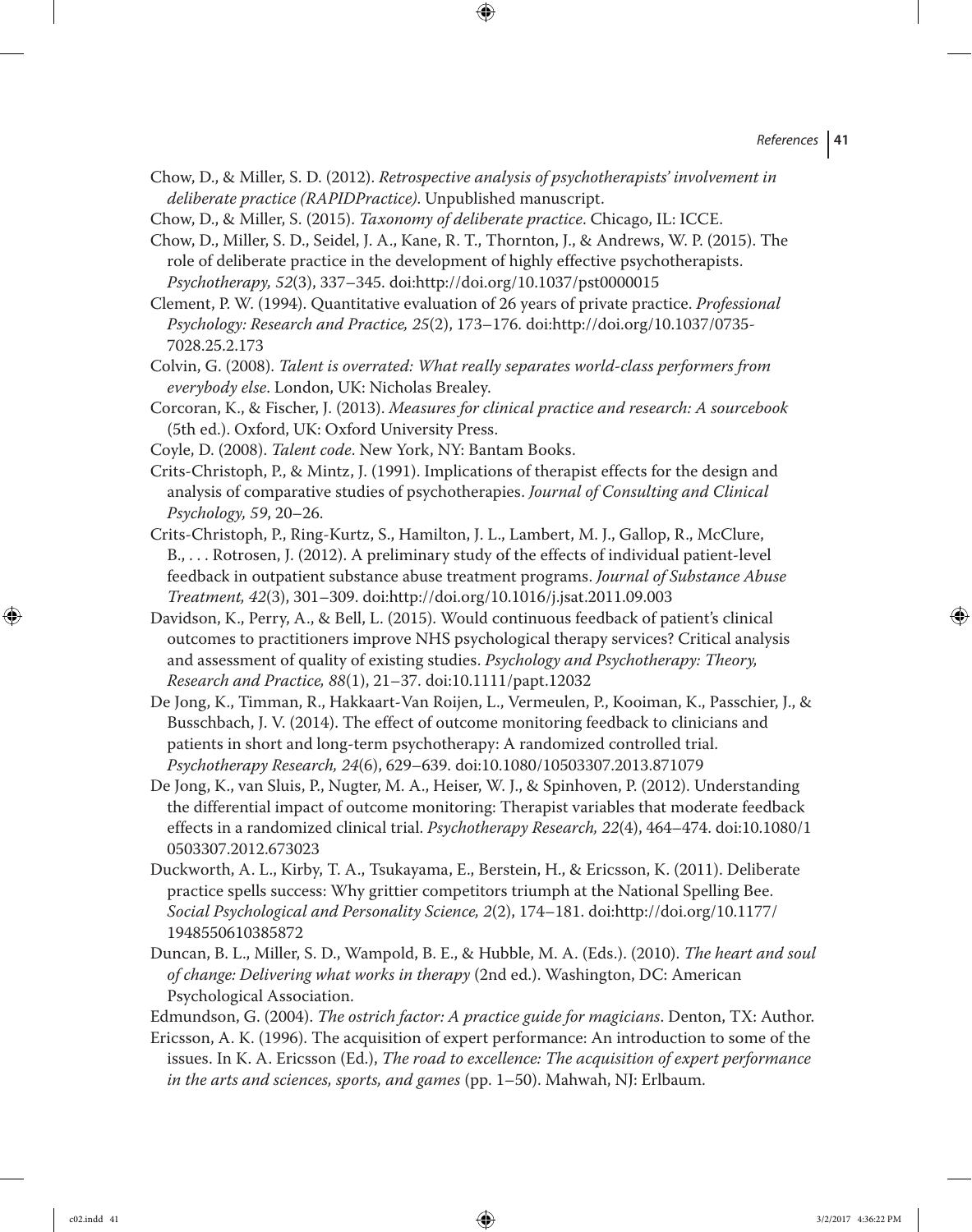**42** *2 Professional Development*

Ericsson, K. A. (2004). Deliberate practice and the acquisition and maintenance of expert performance in medicine and related domains. *Academic Medicine, 79*(10 Suppl.), 988–994. doi:10.1111/j.1553-2712.2008.00227.x

 $\bigcirc$ 

- Ericsson, K. A. (2006). The influence of experience and deliberate practice on the development of superior expert performance. In K. A. Ericsson, N. Charness, P. J. Feltovich, & R. R. Hoffman (Eds.), *The Cambridge handbook of expertise and expert performance* (pp. 683– 703). Cambridge, UK: Cambridge University Press.
- Ericsson, K. A. (Ed.) (2009). *Development of professional expertise: Toward measurement of expert performance and design of optimal learning environments*. New York, NY: Cambridge University Press.
- Ericsson, K. A., & Charness, N. (1994). Expert performance: Its structure and acquisition. *American Psychologist, 49*(8), 725–747.
- Ericsson, K. A., Charness, N., Feltovich, P. J., & Hoffman, R. R. (Eds.). (2006). *The Cambridge handbook of expertise and expert performance*. Cambridge, UK: Cambridge University Press.
- Ericsson, K. A., Krampe, R. T., & Tesch‐Romer, C. (1993). The role of deliberate practice in the acquisition of expert performance. *Psychological Review, 100*(3), 363–406.
- Ericsson, K. A., & Lehmann, A. C. (1996). Expert and exceptional performance: Evidence of maximal adaptation to task constraints. *Annual Review of Psychology, 47*(1), 273–305. doi:10.1146/annurev.psych.47.1.273
- Ericsson, K. A., Nandagopal, K., & Roring, R. W. (2009). Toward a science of exceptional achievement: Attaining superior performance through deliberate practice. In W. C. Bushell, E. L. Olivio, & N. D. Theise (Eds.), *Longevity, regeneration, and optimal health: Integrating Eastern and Western perspectives (Annals of the New York Academy of Sciences)* (pp. 199– 217). Hoboken, NJ: Wiley‐Blackwell.
- Ericsson, K. A., & Staszewski, J. J. (1989). Skilled memory and expertise: Mechanisms of exceptional performance. In D. Klahr & K. Kotovsky (Eds.), *Complex information processing: The impact of Herbert A. Simon* (pp. 235–267). Hillsdale, NJ: Erlbaum.

Eysenck, H. J. (1952). The effects of psychotherapy: An evaluation. *Journal of Consulting Psychology, 16*, 319–324. doi:10.1037/h0063633

Feltovich, P. J., Prietula, M. J., & Ericsson, K. (2006). Studies of expertise from psychological perspectives. In K. A. Ericsson, N. Charness, P. J. Feltovich, & R. R. Hoffman (Eds.), *The Cambridge handbook of expertise and expert performance* (pp. 41–67). Cambridge, UK: Cambridge University Press.

Ferlie, E. B., & Shortell, S. M. (2001). Improving the quality of health care in the United Kingdom and the United States: A framework for change. *Milbank Quarterly, 79*(2), 281–315.

- Froyd, J., & Lambert, M. (1989, May). *A 5‐year survey of outcome measures in psychotherapy research*. Paper presented at the Western Psychological Association Conference, Reno, NV.
- Galdwell, M. (2008). *Outliers: The story of success*. New York, NY: Little, Brown.

Garfield, S. L. (1997). The therapist as a neglected variable in psychotherapy research. *Clinical Psychology: Science & Practice, 4*(1), 40–43.

Garner, C. (2010). *Readings: From the client's point of view*. Auckland, NZ: Brookfield Press.

Geller, J. D., Norcross, J. C., & Orlinsky, D. E. (Eds.). (2005). *The psychotherapist's own psychotherapy: Patient and clinician perspectives.* Oxford, UK: Oxford University Press.

⊕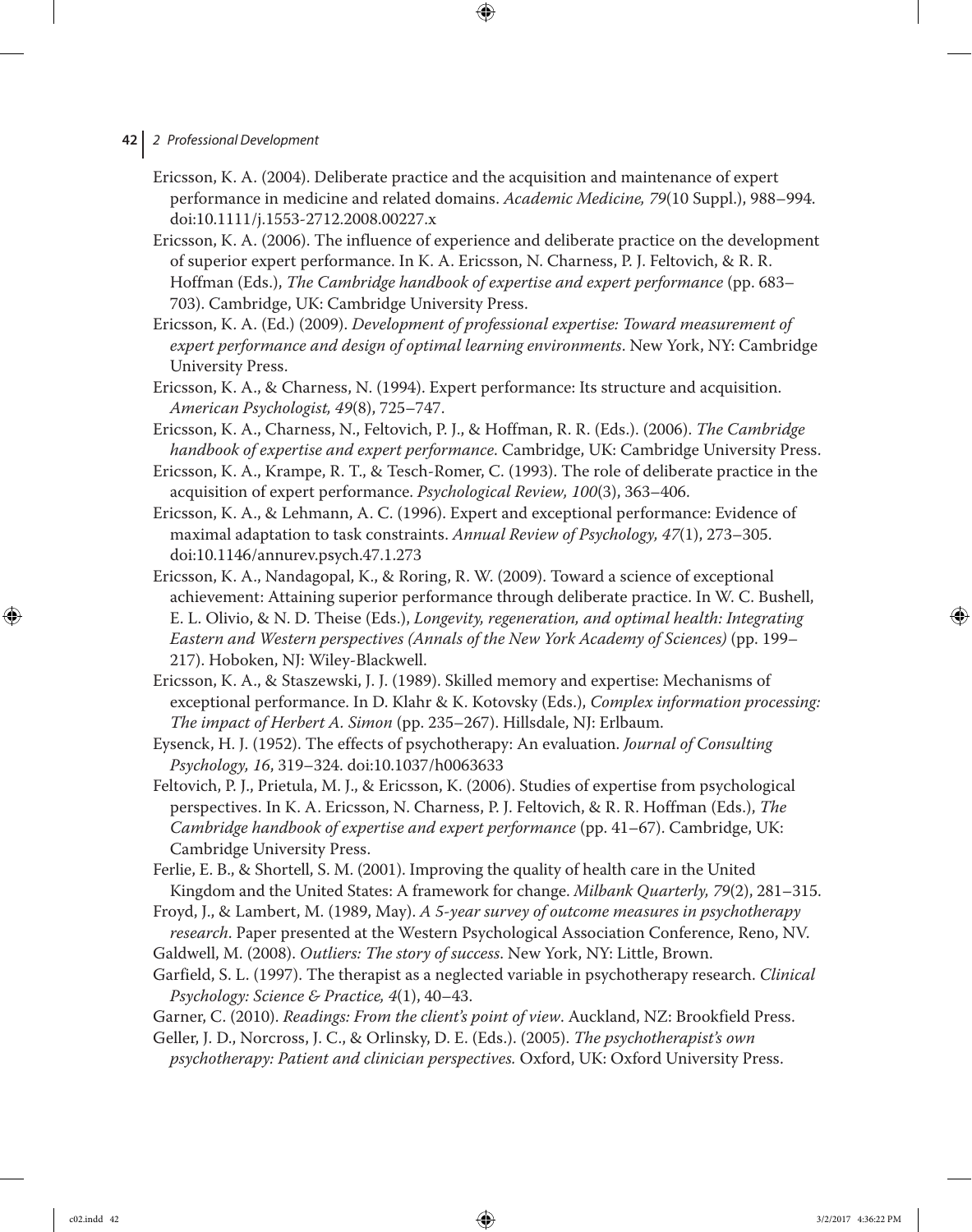### *References* **43**

Goldberg, S. B., Babins‐Wagner, R., Rousmaniere, T. G., Berzins, S., Hoyt, W. T., Whipple, J. L., . . . Wampold, B. E. (2016). Creating a climate for therapist improvement: A case study of an agency focused on outcomes and deliberate practice. *Psychotherapy, 53,* 367–375.

 $\bigcirc$ 

- Goldberg, S. B., Rousmaniere, T., Miller, S. D., Whipple, J., Nielsen, S. L., Hoyt, W. T., & Wampold, B. E. (2016). Do psychotherapists improve with time and experience? A longitudinal analysis of outcomes in a clinical setting. *Journal of Counseling Psychology, 63,* 1–11.
- Hannan, C., Lambert, M. J., Harmon, C., Nielsen, S. L., Smart, D. W., Shimokawa, K., & Sutton, S. W. (2005). A lab test and algorithms for identifying clients at risk for treatment failure. *Journal of Clinical Psychology, 61*(2), 155–163. doi:10.1002/jclp.20108
- Hansson, H., Rundberg, J., Österling, A., Öjehagen, A., & Berglund, M. (2013). Intervention with feedback using Outcome Questionnaire 45 (OQ-45) in a Swedish psychiatric outpatient population: A randomized controlled trial. *Nordic Journal of Psychiatry, 67*(4), 274–281. doi:10.3109/08039488.2012.736534
- Harmon, S., Lambert, M. J., Smart, D. M., Hawkins, E., Nielsen, S. L., Slade, K., & Lutz, W. (2007). Enhancing outcome for potential treatment failures: Therapist–client feedback and clinical support tools. *Psychotherapy Research, 17*(4), 379–392. doi:http://doi.org/10.1080/ 10503300600702331
- Hatfield, D., McCullough, L., Frantz, S.H.B., & Krieger, K. (2010). Do we know when our clients get worse? An investigation of therapists' ability to detect negative client change. *Clinical Psychology & Psychotherapy, 17*(1), 25–32. doi:10.1002/cpp.656
- Hawkins, E. J., Lambert, M. J., Vermeersch, D. A., Slade, K. L., & Tuttle, K. C. (2004). The therapeutic effects of providing patient progress information to therapists and patients. *Psychotherapy Research, 14*(3), 308–327. doi:10.1093/ptr/kph027
- Heath, D. (2012). Foreword. In D. Lemov, E. Woolway, & K. Yezzi, *Practice perfect: 42 ways of getting better at getting better*. San Francisco, CA: Jossey‐Bass.
- Hiatt, D., & Hargrave, G. (1995). The characteristics of highly effective therapists in managed behavioral providers networks. *Behavioral Healthcare Tomorrow, 4*, 19–22.
- Horvath, A. O. (2001). The alliance. *Psychotherapy: Theory, Research, Practice, Training, 38*(4), 365–372. doi:http://doi.org/10.1037/0033-3204.38.4.365
- Horvath, A. O., Del Re, A., Flückiger, C., & Symonds, D. (2011). Alliance in individual psychotherapy. *Psychotherapy: Theory, Research, Practice, Training, 48*(1), 9–16. doi:10.1037/a0022186
- Hubble, M. A., Duncan, B. L., & Miller, S. D. (1999). *The heart and soul of change: What works in therapy* (pp. xxiv, 462). Washington, DC: American Psychological Association.
- Imel, Z. E., Sheng, E., Baldwin, S. A., & Atkins, D. C. (2015). Removing very low‐performing therapists: A simulation of performance‐based retention in psychotherapy. *Psychotherapy, 52*(3), 329–336. doi:http://doi.org/10.1037/pst0000023
- Kahneman, D. (2011). *Thinking, fast and slow*. New York, NY: Farrar, Straus and Giroux.
- Keith, N., & Ericsson, K. (2007). A deliberate practice account of typing proficiency in everyday typists. *Journal of Experimental Psychology: Applied, 13*(3), 135–145. doi:http:// doi.org/10.1037/1076-898X.13.3.135

⊕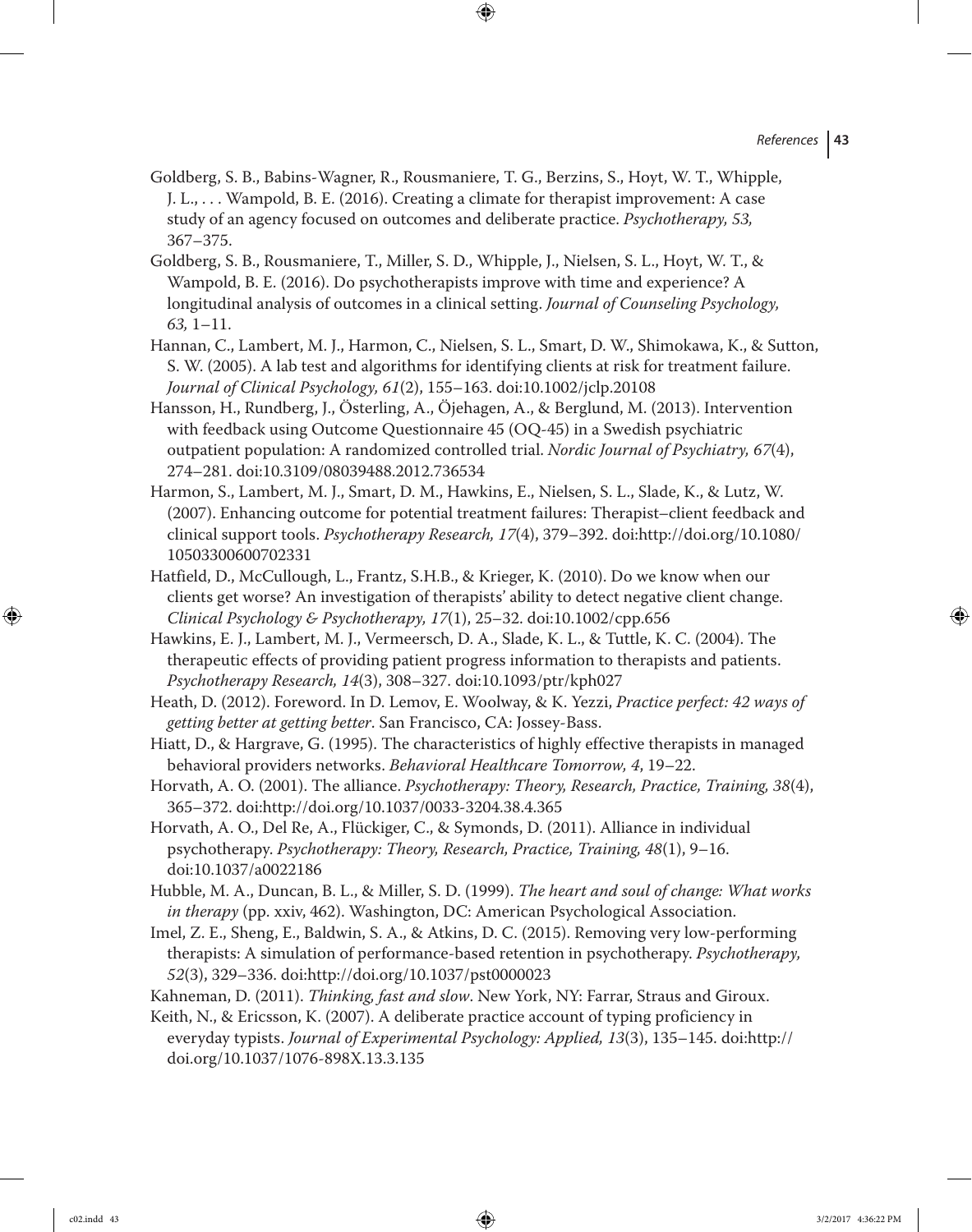Kettle, K. L., & Haubl, G. (2010). Motivation by anticipation: Expecting rapid feedback enhances performance. *Psychological Science, 21*(4), 545–547. doi:10.1177/09567976103 63541

 $\bigcirc$ 

Knaup, C., Koesters, M., Schoefer, D., Becker, T., & Puschner, B. (2009). Effect of feedback of treatment outcome in specialist mental healthcare: meta‐analysis. *British Journal of Psychiatry, 195*(1), 15–22. doi:10.1192/bjp.bp.108.053967

Krampe, R., & Ericsson, K. (1996). Maintaining excellence: Deliberate practice and elite performance in young and older pianists. *Journal of Experimental Psychology: General, 125*(4), 331–359.

- Kruger, J. (1999). Lake Wobegon be gone! The "below‐average effect" and the egocentric nature of comparative ability judgments. *Journal of Personality and Social Psychology, 77*(2), 221–232. doi:http://doi.org/10.1037/0022-3514.77.2.221
- Lambert, M. J. (2012). Helping clinicians to use and learn from research‐based systems: The OQ‐Analyst. *Psychotherapy: Theory, Research, Practice, Training, 49*(2), 109–114.
- Lambert, M. J., & Shimokawa, K. (2011). Collecting client feedback. *Psychotherapy: Theory, Research, Practice, Training, 48*(1), 72–79. doi:10.1037/a0022238

Lambert, M. J., Whipple, J. L., Hawkins, E. J., Vermeersch, D. A., Nielsen, S. L., & Smart, D. W. (2003). Is it time for clinicians to routinely track patient outcome? A meta‐analysis. *Clinical Psychology: Science and Practice, 10*(3), 288–301. doi:http://doi.org/10.1093/clipsy/bpg025

- Lambert, M. J., Whipple, J. L., Smart, D. W., Vermeersch, D. A., Nielsen, S. L., & Hawkins, E. J. (2001). The effects of providing therapists with feedback on patient progress during psychotherapy: Are outcomes enhanced? *Psychotherapy Research, 11*(1), 49–68. doi:10.1080/ 713663852
- Luborsky, L., McClellan, A. T., Woody, G. E., O'Brien, C. P., & Auerbach, A. (1985). Therapist success and its determinants. *Archives of General Psychiatry, 42*(6), 602–611.

Malikiosi‐Loizos, M. (2013). Personal therapy for future therapists: Reflections on a still debated issue. *European Journal of Counselling Psychology, 2*(1), 33–50. doi:10.5964/ejcop.v2i1.4

Malouff, J. (2012). The need for empirically supported psychology training standards. *Psychotherapy in Australia, 18*(3), 28–32. Retrieved from http://search.informit.com.au/ documentSummary;dn=316992349249508;res=IELHEA

- McChesney, C., Covey, S., & Huling, J. (2012). *The 4 disciplines of execution*. London, UK: Simon and Schuster.
- Miller, S. D., Duncan, B. L., & Hubble, M. A. (2004). Beyond integration: The triumph of outcome over process in clinical practice. *Psychotherapy in Australia, 10*, 2–19.

Miller, S. D., Duncan, B. L., Sorrell, R., & Brown, G. S. (2005, February). The Partners for Change Outcome Management System. *Journal of Clinical Psychology, 61*(2), 199–208.

- Miller, S. D., & Hubble, M. (2011). The road to mastery. *Psychotherapy Networker, 35*(3), 22–31.
- Miller, S., & Hubble, M. (2015). Burnout reconsidered. *Psychotherapy Networker, 39*, 18–23, 42–43.
- Miller, S. D., Hubble, M. A., Chow, D. L., & Seidel, J. A. (2013). The outcome of psychotherapy: Yesterday, today, and tomorrow. *Psychotherapy, 50*(1), 88–97. doi:10.1037/a0031097
- Miller, S. D., Hubble, M. A., & Duncan, B. L. (2007). Supershrinks: What's the secret of their success? *Psychotherapy Networker, 31*(6), 27–35, 56. Retrieved from http://proquest.umi.

⊕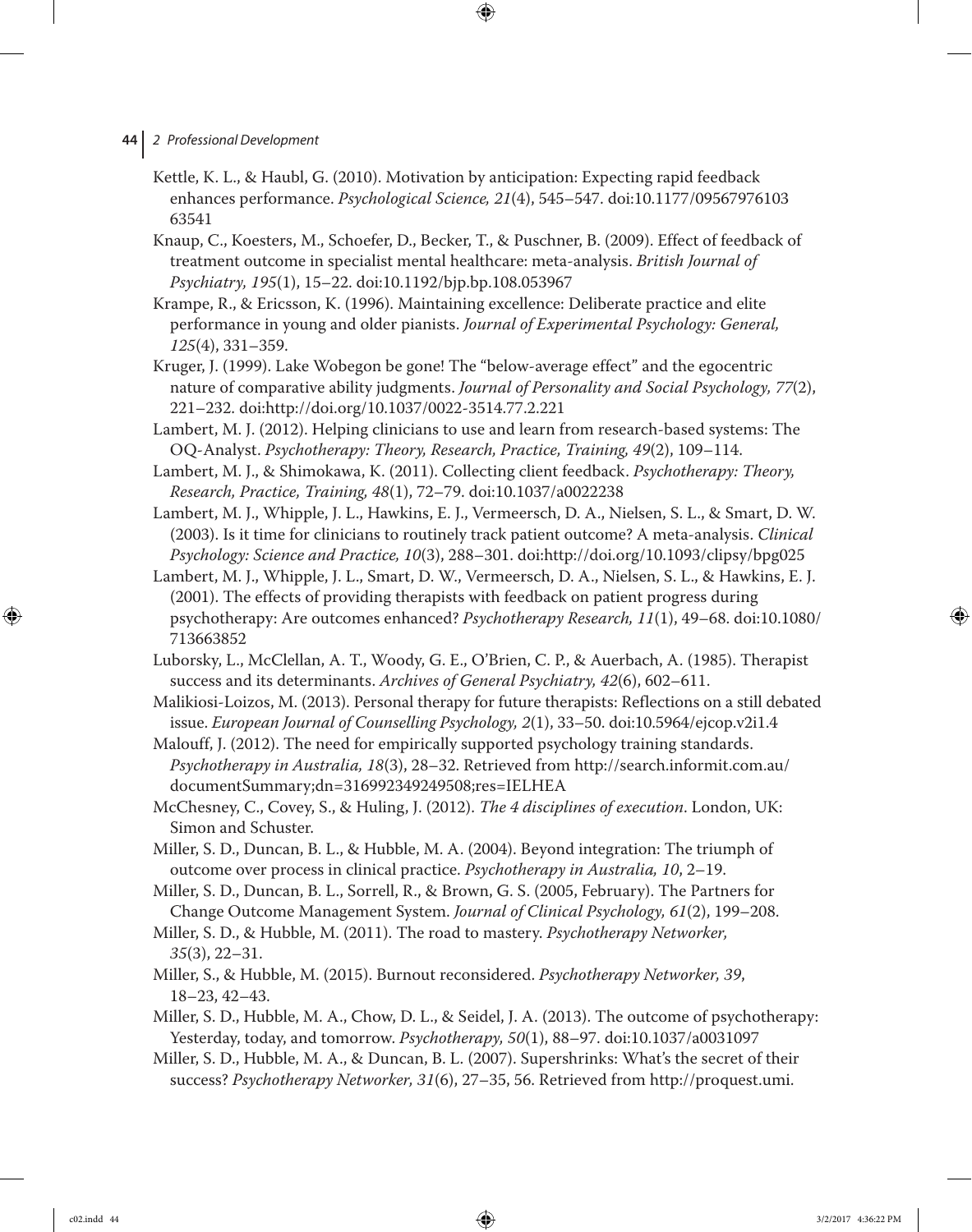## *References* **45**

com.dbgw.lis.curtin.edu.au/pqdweb?did=1378057261&Fmt=7&clientId=22212&RQT=309& VName=PQD

 $\bigcirc$ 

Minami, T., Serlin, R., Wampold, B., Kircher, J., & Brown, G. (2008). Using clinical trials to benchmark effects produced in clinical practice. *Quality and Quantity, 42*(4), 513–525.

Murphy, K. P., Rashleigh, C. M., & Timulak, L. (2012). The relationship between progress feedback and therapeutic outcome in student counselling: A randomised control trial. *Counselling Psychology Quarterly, 25*(1), 1–18. doi:10.1080/09515070.2012.662349

Neimeyer, G. J., Taylor, J. M., & Wear, D. M. (2009). Continuing education in psychology: Outcomes, evaluations, and mandates. *Professional Psychology: Research and Practice, 40*(6), 617–624. doi:http://doi.org/10.1037/a0016655

Newport, C. (2016). *Deep work: Rules for focused success in a distracted world*. London, UK: Piatkus.

Norcross, J. C. (2010). The therapeutic relationship. In B. L. Duncan, S. D. Miller, B. E. Wampold, & M. A. Hubble (Eds.), *The heart and soul of change: Delivering what works in therapy* (pp. 113–142). Washington, DC: American Psychological Association.

Ogles, B. M., Lambert, M. J., & Masters, K. S. (1996). *Assessing outcome in clinical practice*. Boston, MA: Allyn and Bacon.

- Okiishi, J. C., Lambert, M. J., Eggett, D., Nielsen, L., Dayton, D. D., & Vermeersch, D. A. (2006). An analysis of therapist treatment effects: Toward providing feedback to individual therapists on their clients' psychotherapy outcome. *Journal of Clinical Psychology, 62*(9), 1157–1172.
- Okiishi, J. C., Lambert, M. J., Nielsen, S. L., & Ogles, B. M. (2003). Waiting for supershrink: An empirical analysis of therapist effects. *Clinical Psychology & Psychotherapy, 10*(6), 361–373. doi:http://doi.org/10.1002/cpp.383
- Orlinsky, D. E., & Rønnestad, M. H. (2005). *How psychotherapists develop: A study of therapeutic work and professional growth*. Washington, DC: American Psychological Association.
- Orlinsky, D. E., Rønnestad, M. H., & Willutzuki, U. (2004). Fifty years of psychotherapy process‐outcome research: Continuity and change. In M. Lambert (Ed.), *Bergin and Garfield's handbook of psychotherapy and behavior change* (5th ed., pp. 307–389). Hoboken, NJ: Wiley.
- PCOMS. (2013). *Partners for Change Outcome Management System: International Center for Clinical Excellence Version*. Retrieved from http://legacy.nreppadmin.net/ViewIntervention. aspx?id=249
- Probst, T., Lambert, M. J., Dahlbender, R. W., Loew, T. H., & Tritt, K. (2014). Providing patient progress feedback and clinical support tools to therapists: Is the therapeutic process of patients on‐track to recovery enhanced in psychosomatic in‐patient therapy under the conditions of routine practice? *Journal of Psychosomatic Research, 76*(6), 477–484. doi: http://doi.org/10.1016/j.jpsychores.2014.03.010
- Probst, T., Lambert, M. J., Loew, T. H., Dahlbender, R. W., Göllner, R., & Tritt, K. (2013). Feedback on patient progress and clinical support tools for therapists: Improved outcome for patients at risk of treatment failure in psychosomatic in-patient therapy under the conditions of routine practice. *Journal of Psychosomatic Research, 75*(3), 255–261. doi:http:// doi.org/10.1016/j.jpsychores.2013.07.003

⊕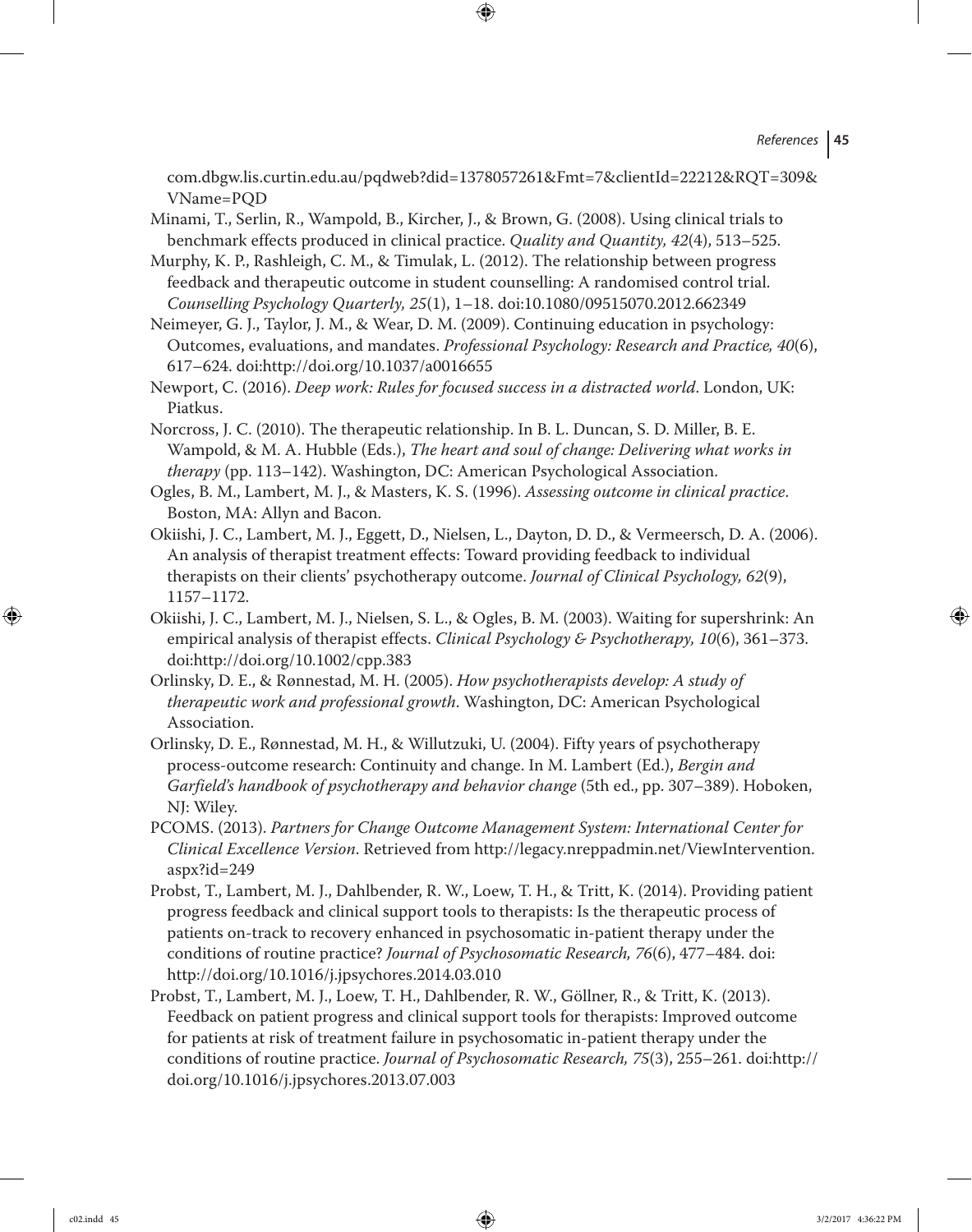Reese, R. J., Norsworthy, L. A., & Rowlands, S. R. (2009). Does a continuous feedback system improve psychotherapy outcome? *Psychotherapy: Theory, Research, Practice, Training, 46*(4), 418–431. doi:http://doi.org/10.1037/a0017901

 $\bigcirc$ 

- Reese, R. J., Toland, M. D., Slone, N. C., & Norsworthy, L. A. (2010). Effect of client feedback on couple psychotherapy outcomes. *Psychotherapy: Theory, Research, Practice, Training, 47*(4), 616–630. Retrieved from http://ovidsp.ovid.com/ovidweb.cgi?T=JS&CSC=Y&NEWS =N&PAGE=fulltext&D=ovftk&AN=00011673–201004740–00015
- Reese, R. J., Usher, E. L., Bowman, D. C., Norsworthy, L. A., Halstead, J. L., Rowlands, S. R., & Chisholm, R. R. (2009). Using client feedback in psychotherapy training: An analysis of its influence on supervision and counselor self‐efficacy. *Training and Education in Professional Psychology, 3*(3), 157–168. doi:http://doi.org/10.1037/a0015673
- Rogers, C. R. (1939). *The clinical treatment of the problem child*. Boston, MA: Houghton Mifflin.
- Rohrer, D., & Taylor, K. (2007). The shuffling of mathematics practice problems improves learning. *Instructional Science, 35*, 481–498.
- Rønnestad, M., & Orlinsky, D. (2005). Therapeutic work and professional development: Main findings and practical implications of a long‐term international study. *Psychotherapy Bulletin, 40*, 27–32.
- Rousmaniere, T. G., Swift, J. K., Babins‐Wagner, R., Whipple, J. L., & Berzins, S. (2016). Supervisor variance in psychotherapy outcome in routine practice. *Psychotherapy Research*, *26*(2), 196–205. doi:10.1080/10503307.2014.963730
- Schuman, D. L., Slone, N. C., Reese, R. J., & Duncan, B. (2015). Efficacy of client feedback in group psychotherapy with soldiers referred for substance abuse treatment. *Psychotherapy Research, 25*(4), 396–407. doi:10.1080/10503307.2014.900875
- Shimokawa, K., Lambert, M. J., & Smart, D. W. (2010). Enhancing treatment outcome of patients at risk of treatment failure: Meta‐a and mega‐analytic review of a psychotherapy quality assurance system. *Journal of Consulting and Clinical Psychology, 78*(3), 298–311. doi:10.1037/a0019247
- Shute, V. J. (2008). Focus on formative feedback. *Review of Educational Research, 78*(1), 153–189. doi:http://doi.org/10.3102/0034654307313795
- Simon, W., Lambert, M. J., Busath, G., Vazquez, A., Berkeljon, A., Hyer, K., . . . Berrett, M. (2013). Effects of providing patient progress feedback and clinical support tools to psychotherapists in an inpatient eating disorders treatment program: A randomized controlled study. *Psychotherapy Research, 23*(3), 287–300. doi:10.1080/10503307.2013.787497
- Simon, W., Lambert, M. J., Harris, M. W., Busath, G., & Vazquez, A. (2012). Providing patient progress information and clinical support tools to therapists: Effects on patients at risk of treatment failure. *Psychotherapy Research, 22*(6), 1–10. doi:10.1080/10503307.2012.698918
- Slade, K., Lambert, M. J., Harmon, S. C., Smart, D. W., & Bailey, R. (2008). Improving psychotherapy outcome: The use of immediate electronic feedback and revised clinical support tools. *Clinical Psychology & Psychotherapy, 15*(5), 287–303. doi:10.1002/cpp.594
- Sorrell, R. (2007). Application of an outcome‐directed behavioral modification model for obesity on a telephonic/web‐based platform. *Disease Management, 10*, S23–26.

⊕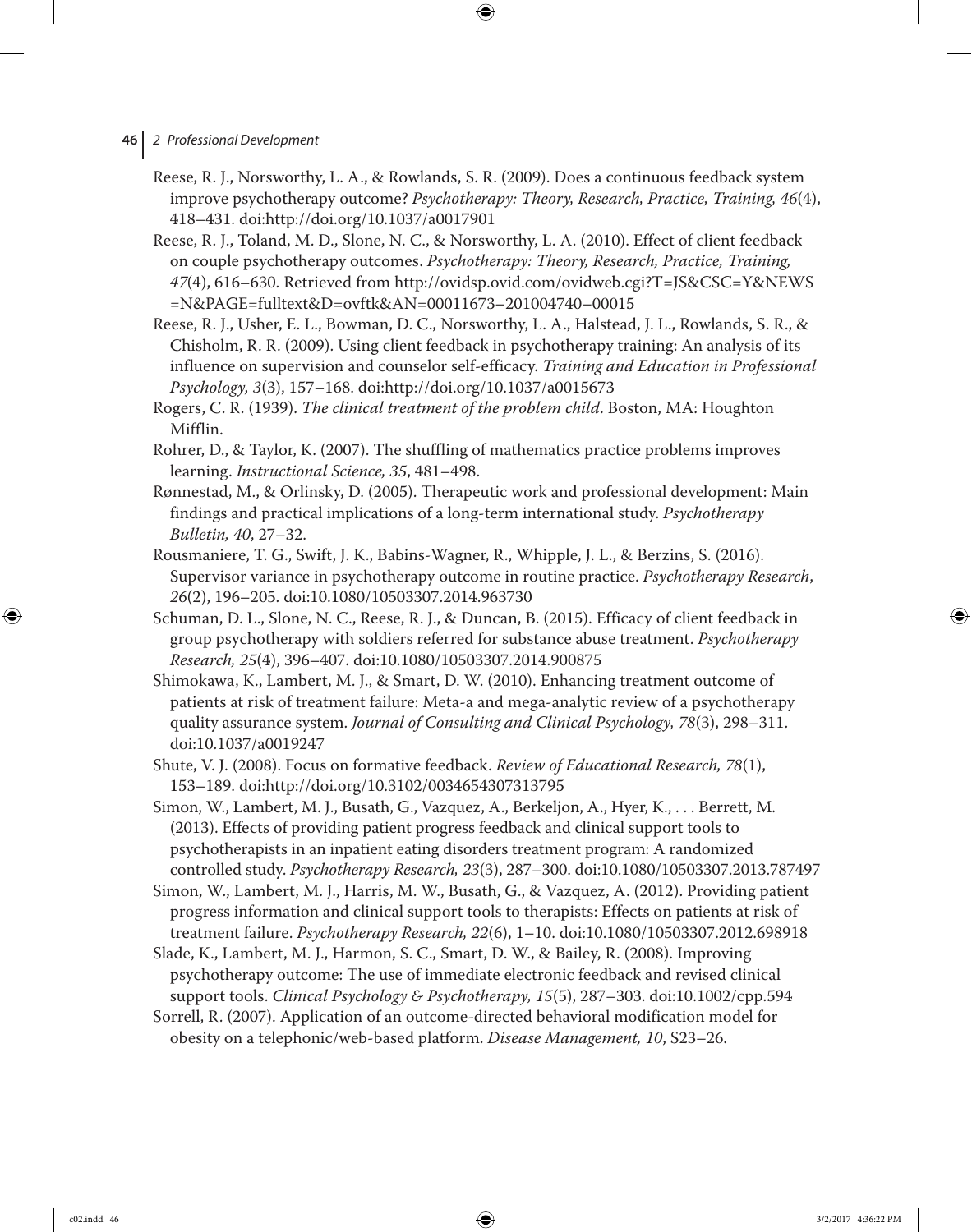### *References* **47**

Starkes, J. L., Deakin, J. M., Allard, F., Hodges, N., & Hayes, A. (1996). Deliberate practice in sports: What is it anyway? In K. A. Ericsson (Ed.), *The road to excellence: The acquisition of expert performance in the arts and sciences, sports, and games* (pp. 81–106). Mahwah, NJ: Erlbaum.

 $\bigcirc$ 

- Substance Abuse and Mental Health Services Administration. (2012). *Partners for Change Outcome Management System (PCOMS): International Center for Clinical Excellence*. Retrieved from http://legacy.nreppadmin.net/ViewIntervention.aspx?id=249
- Swift, J. K., Callahan, J., Rousmaniere, T., Whipple, J. L., Dexter, K., & Wrape, E. R. (2015). Using client outcome monitoring as a tool for supervision. *Psychotherapy, 52*(2), 180–184. doi:http://doi.org/10.1037/a0037659
- Walfish, S., McAlister, B., O'Donnell, P., & Lambert, M. J. (2012). An investigation of selfassessment bias in mental health providers. *Psychological Reports, 110*(2), 639–644. doi:http: //doi.org/10.2466/02.07.17.PR0.110.2.639-644
- Wampold, B. E. (2001). *The great psychotherapy debate: Models, methods and findings*. Mahwah, NJ: Erlbaum.
- Wampold, B. E., & Brown, G. S. (2005). Estimating variability in outcomes attributable to therapists: A naturalistic study of outcomes in managed care. *Journal of Consulting & Clinical Psychology, 73*(5), 914–923. doi:10.1037/0022-006X.73.5.914
- Wampold, B. E., & Imel, Z. E. (2015). *The great psychotherapy debate: The evidence for what makes psychotherapy work* (2nd ed.). New York, NY: Routledge.
- Watkins, C. E. (2011). Does psychotherapy supervision contribute to patient outcomes? Considering thirty years of research. *Clinical Supervisor, 30*(2), 235–256. doi:10.1080/07325 223.2011.619417
- Webb, C. A., DeRubeis, R. J., & Barber, J. P. (2010). Therapist adherence/competence and treatment outcome: A meta‐analytic review. *Journal of Consulting and Clinical Psychology, 78*(2), 200–211. doi:http://doi.org/10.1037/a0018912
- Worthen, V. E., & Lambert, M. J. (2007). Outcome oriented supervision: Advantages of adding systematic client tracking to supportive consultations. *Counselling & Psychotherapy Research, 7*(1), 48–53. doi:http://doi.org/10.1080/14733140601140873

⊕